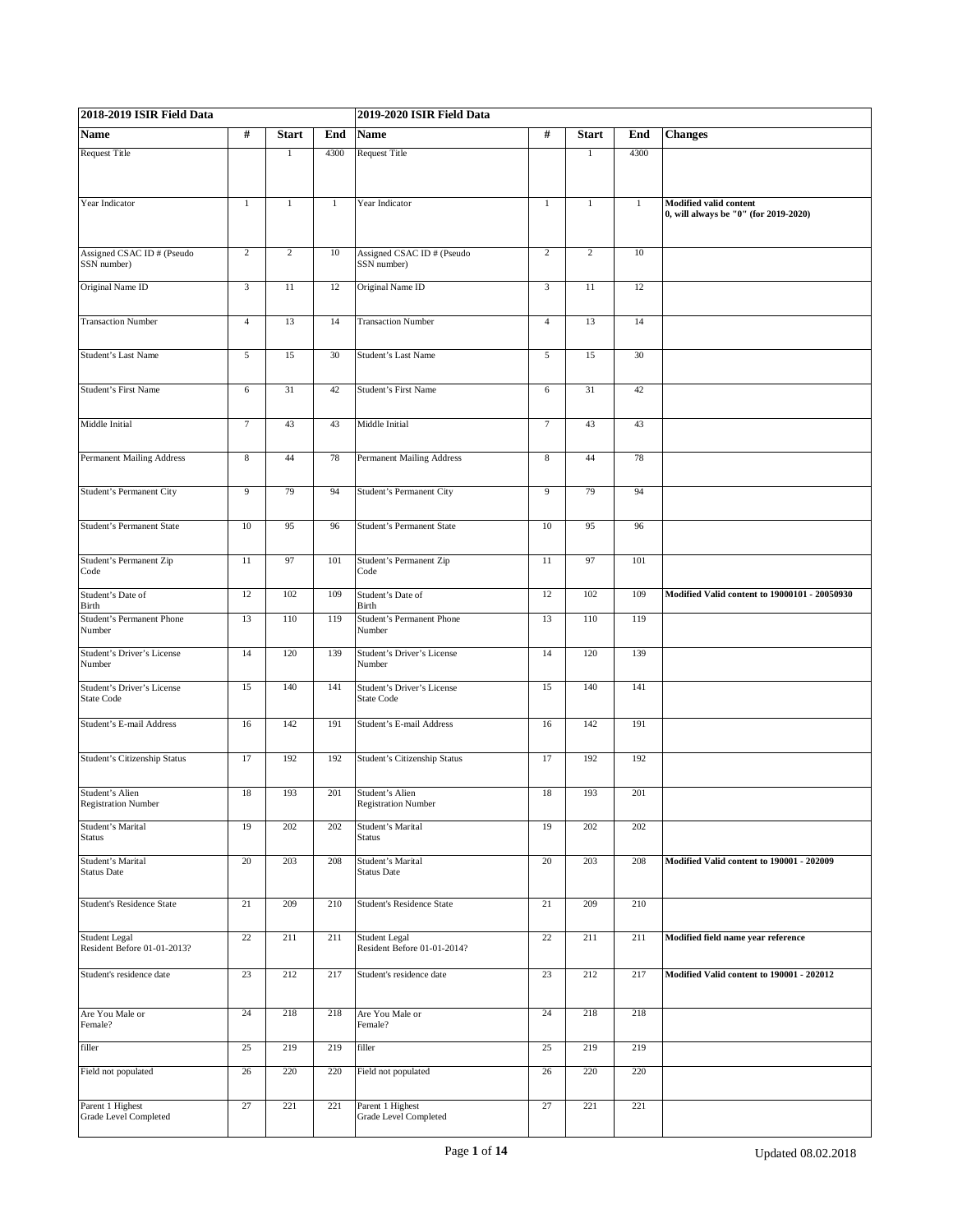| 2018-2019 ISIR Field Data                                                    |                 |              |     | 2019-2020 ISIR Field Data                                                    |                 |              |     |                                                                                                                |
|------------------------------------------------------------------------------|-----------------|--------------|-----|------------------------------------------------------------------------------|-----------------|--------------|-----|----------------------------------------------------------------------------------------------------------------|
| Name                                                                         | $\#$            | <b>Start</b> | End | Name                                                                         | $\#$            | <b>Start</b> | End | <b>Changes</b>                                                                                                 |
| Parent 2 Highest<br>Grade Level<br>Completed                                 | 28              | 222          | 222 | Parent 2 Highest<br>Grade Level<br>Completed                                 | 28              | 222          | 222 |                                                                                                                |
| HS Diploma or Equivalent                                                     | 29              | 223          | 223 | HS Diploma or Equivalent                                                     | 29              | 223          | 223 |                                                                                                                |
| <b>High School Name</b>                                                      | 30              | 224          | 273 | <b>High School Name</b>                                                      | 30              | 224          | 273 |                                                                                                                |
| <b>High School City</b>                                                      | 31              | 274          | 301 | <b>High School City</b>                                                      | 31              | 274          | 301 |                                                                                                                |
| <b>High School State</b>                                                     | 32              | 302          | 303 | <b>High School State</b>                                                     | 32              | 302          | 303 |                                                                                                                |
|                                                                              |                 |              |     |                                                                              |                 |              |     |                                                                                                                |
| <b>High School Code</b>                                                      | 33              | 304          | 315 | <b>High School Code</b>                                                      | 33              | 304          | 315 |                                                                                                                |
| First Bachelor's Degree?                                                     | 34              | 316          | 316 | First Bachelor's Degree By 07-01-2019?                                       | 34              | 316          | 316 | Modified field name year reference                                                                             |
| Grade Level in College                                                       | 35              | 317          | 317 | Grade Level in College                                                       | 35              | 317          | 317 |                                                                                                                |
| Degree/Certificate                                                           | 36              | 318          | 318 | Degree/Certificate                                                           | 36              | 318          | 318 |                                                                                                                |
| Filler                                                                       | 37              | 319          | 319 | Filler                                                                       | 37              | 319          | 319 |                                                                                                                |
|                                                                              | 38              | 320          | 320 |                                                                              | 38              | 320          | 320 |                                                                                                                |
| Student's Alternate or Cell Phone<br>Number                                  | 38a             | 321          | 330 | Student's Alternate or Cell Phone<br>Number                                  | 38a             | 321          | 330 |                                                                                                                |
| Student's Individual Taxpayer<br>Identification Number (ITIN) or<br>DACA SSN | 38 <sub>b</sub> | 331          | 339 | Student's Individual Taxpayer Identification<br>Number (ITIN)<br>or DACA SSN | 38 <sub>b</sub> | 331          | 339 |                                                                                                                |
| <b>Student's State Student</b><br><b>Identification Number</b><br>(SSID)     | 38c             | 340          | 349 | <b>Student's State Student</b><br><b>Identification Number</b><br>(SSID)     | 38c             | 340          | 349 |                                                                                                                |
| Filler                                                                       | 38d             | 350          | 350 | Filler                                                                       | 38d             | 350          | 350 |                                                                                                                |
| Filler                                                                       | 38e             | 351          | 351 | Filler                                                                       | 38e             | 351          | 351 |                                                                                                                |
| Filler                                                                       | 38f             | 352          | 369 | Filler                                                                       | 38f             | 352          | 369 |                                                                                                                |
| Student's Tax Return Completed?                                              | 39              | 370          | 370 | Student's Tax Return Completed?                                              | 39              | 370          | 370 |                                                                                                                |
| Student's Type of<br>2016 Tax Form Used?                                     | 40              | 371          | 371 | Student's Type of<br>2017 Tax Form Used?                                     | 40              | 371          | 371 | Modified field name year reference to 2017                                                                     |
| Student's Tax Return Filing<br><b>Status</b>                                 | 41              | 372          | 372 | <b>Student's Tax Return Filing</b><br>Status                                 | 41              | 372          | 372 | Modified valid content, the order changed for 3 of<br>the answers. See 2019-20 Cal ISIR Layout for<br>details. |
| Student Eligible to file<br>1040A or 1040EZ?                                 | 42              | 373          | 373 | Student Eligible to file<br>1040A or 1040EZ?                                 | 42              | 373          | 373 |                                                                                                                |
| Student's Adjusted<br>Gross Income from<br>IRS form                          | 43              | 374          | 380 | Student's Adjusted<br>Gross Income from<br>IRS form                          | 43              | 374          | 380 |                                                                                                                |
| Student's U.S.<br>Income Tax Paid                                            | 44              | 381          | 387 | Student's U.S.<br><b>Income Tax Paid</b>                                     | 44              | 381          | 387 |                                                                                                                |
| <b>Student's Exemptions Claimed</b>                                          | 45              | 388          | 389 | <b>Student's Exemptions Claimed</b>                                          | 45              | 388          | 389 |                                                                                                                |
| Student's Income Earned<br>from Work                                         | 46              | 390          | 396 | Student's Income Earned<br>from Work                                         | 46              | 390          | 396 |                                                                                                                |
| Spouse's Income Earned<br>from Work                                          | 47              | 397          | 403 | Spouse's Income Earned<br>from Work                                          | 47              | 397          | 403 |                                                                                                                |
| Student's Cash,<br>Savings, and<br>Checking                                  | 48              | 404          | 410 | Student's Cash,<br>Savings, and<br>Checking                                  | 48              | 404          | 410 |                                                                                                                |
| Student's Investment Net<br>Worth                                            | 49              | 411          | 417 | Student's Investment Net<br>Worth                                            | 49              | 411          | 417 |                                                                                                                |
| Student's Business and/or<br>Investment<br>Farm Net Worth                    | 50              | 418          | 424 | Student's Business and/or<br>Investment<br>Farm Net Worth                    | 50              | 418          | 424 |                                                                                                                |
|                                                                              |                 |              |     |                                                                              |                 |              |     |                                                                                                                |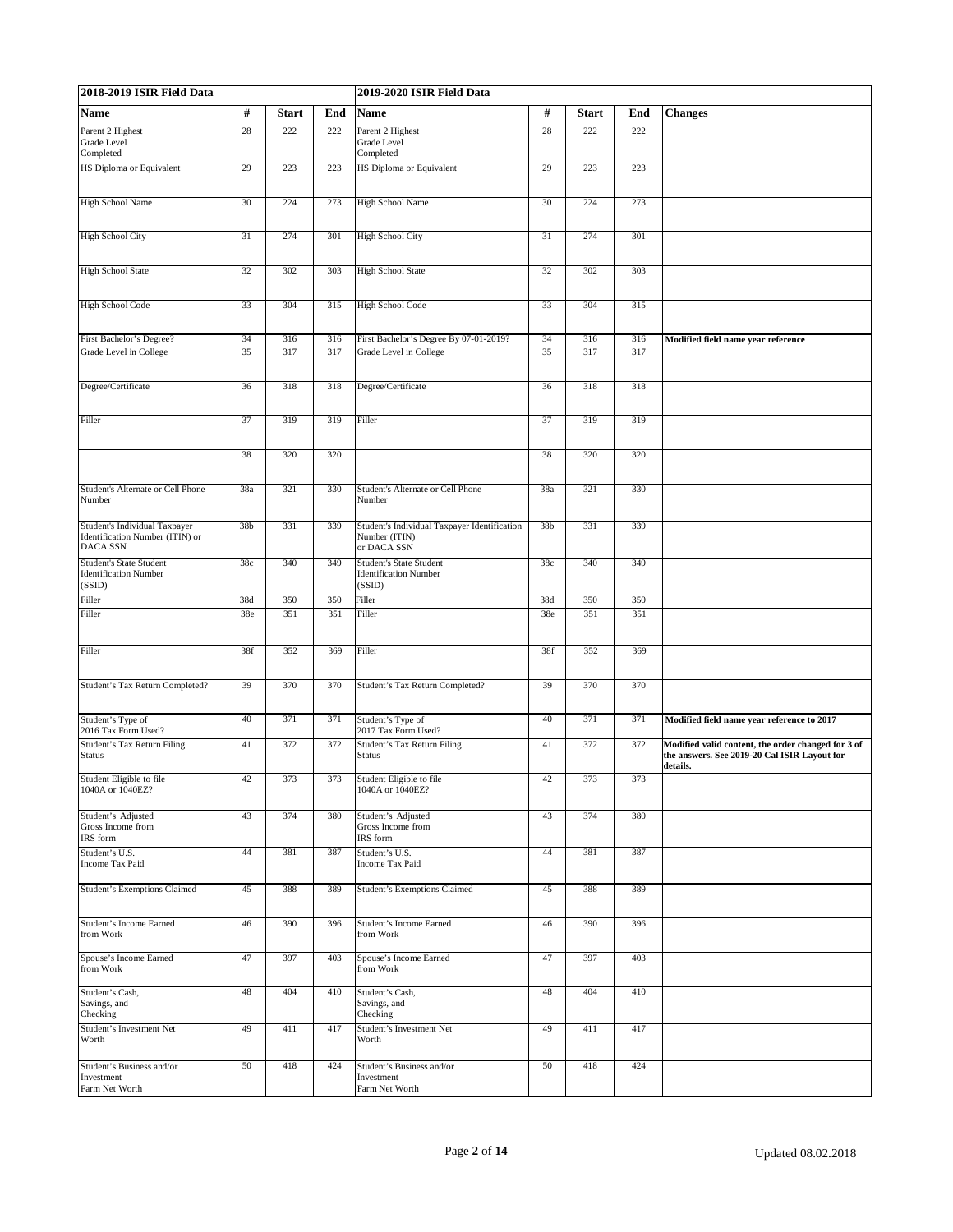| 2018-2019 ISIR Field Data                             |     |              |     | 2019-2020 ISIR Field Data                             |                 |              |     |                                                         |  |
|-------------------------------------------------------|-----|--------------|-----|-------------------------------------------------------|-----------------|--------------|-----|---------------------------------------------------------|--|
| Name                                                  | #   | <b>Start</b> | End | <b>Name</b>                                           | $\#$            | <b>Start</b> | End | <b>Changes</b>                                          |  |
| <b>Student's Educational Credits</b>                  | 51  | 425          | 431 | <b>Student's Educational Credits</b>                  | 51              | 425          | 431 |                                                         |  |
| Student's Child Support<br>Paid                       | 52  | 432          | 438 | Student's Child Support<br>Paid                       | 52              | 432          | 438 |                                                         |  |
| Student's Need-Based Employment                       | 53  | 439          | 445 | Student's Need-Based Employment                       | 53              | 439          | 445 |                                                         |  |
| Student's<br>Grant/Scholarship<br>Aid                 | 54  | 446          | 452 | Student's<br>Grant/Scholarship<br>Aid                 | 54              | 446          | 452 |                                                         |  |
| <b>Student's Combat Pay</b>                           | 55  | 453          | 459 | Student's Combat Pay                                  | 55              | 453          | 459 |                                                         |  |
| Student's Co-op Earnings                              | 56  | 460          | 466 | <b>Student's Co-op Earnings</b>                       | 56              | 460          | 466 |                                                         |  |
| <b>Student's Pension Payments</b>                     | 57  | 467          | 473 | <b>Student's Pension Payments</b>                     | 57              | 467          | 473 |                                                         |  |
| Student's IRA Payments                                | 58  | 474          | 480 | Student's IRA Payments                                | 58              | 474          | 480 |                                                         |  |
| Student's Child Support Received                      | 59  | 481          | 487 | Student's Child Support Received                      | 59              | 481          | 487 |                                                         |  |
| Student's Interest Income                             | 60  | 488          | 494 | Student's Interest Income                             | 60              | 488          | 494 |                                                         |  |
| <b>Student's IRA Distributions</b>                    | 61  | 495          | 501 | <b>Student's IRA Distributions</b>                    | 61              | 495          | 501 |                                                         |  |
| <b>Student's Untaxed Pensions</b>                     | 62  | 502          | 508 | <b>Student's Untaxed Pensions</b>                     | 62              | 502          | 508 |                                                         |  |
| Student's<br>Military/Clergy<br>Allowances            | 63  | 509          | 515 | Student's<br>Military/Clergy<br>Allowances            | 63              | 509          | 515 |                                                         |  |
| Student's Veterans<br>Noneducation<br><b>Benefits</b> | 64  | 516          | 522 | <b>Student's Veterans</b><br>Noneducation<br>Benefits | 64              | 516          | 522 |                                                         |  |
| Student's Other Untaxed<br>Income                     | 65  | 523          | 529 | Student's Other Untaxed<br>Income                     | 65              | 523          | 529 |                                                         |  |
| Student's Other Non-Reported<br>Money                 | 66  | 530          | 536 | Student's Other Non-Reported<br>Money                 | 66              | 530          | 536 |                                                         |  |
| Foster Care, 16 to 18?                                | 67  | 537          | 537 | Foster Care, 16 to 18?                                | 67              | 537          | 537 |                                                         |  |
| California County from List<br>or Other               | 67a | 538          | 552 | California County from List<br>or Other               | 67a             | 538          | 552 |                                                         |  |
| State of Wardship                                     | 67b | 553          | 554 | State of Wardship                                     | 67 <sub>b</sub> | 553          | 554 |                                                         |  |
| Chafee Consideration                                  | 67c | 555          | 555 | <b>Chafee Consideration</b>                           | 67c             | 555          | 555 |                                                         |  |
| Filler                                                | 67d | 556          | 586 | Filler                                                | 67d             | 556          | 586 |                                                         |  |
| Born Before 01-01-1995?                               | 68  | 587          | 587 | Born Before 01-01-1996?                               | 68              | 587          | 587 | Modified field name year reference from 1995 to<br>1996 |  |
| Is Student Married?                                   | 69  | 588          | 588 | Is Student Married?                                   | 69              | 588          | 588 |                                                         |  |
| Working on a<br>Master's or Doctorate Program?        | 70  | 589          | 589 | Working on a<br>Master's or Doctorate Program?        | 70              | 589          | 589 |                                                         |  |
| Are you on active<br>duty in U.S. Armed<br>Forces?    | 71  | 590          | 590 | Are you on active<br>duty in U.S. Armed<br>Forces?    | 71              | 590          | 590 |                                                         |  |
| Veteran of U.S.<br>Armed Forces?                      | 72  | 591          | 591 | Veteran of U.S.<br>Armed Forces?                      | 72              | 591          | 591 |                                                         |  |
| Have Children You Support?                            | 73  | 592          | 592 | Have Children You Support?                            | 73              | 592          | 592 |                                                         |  |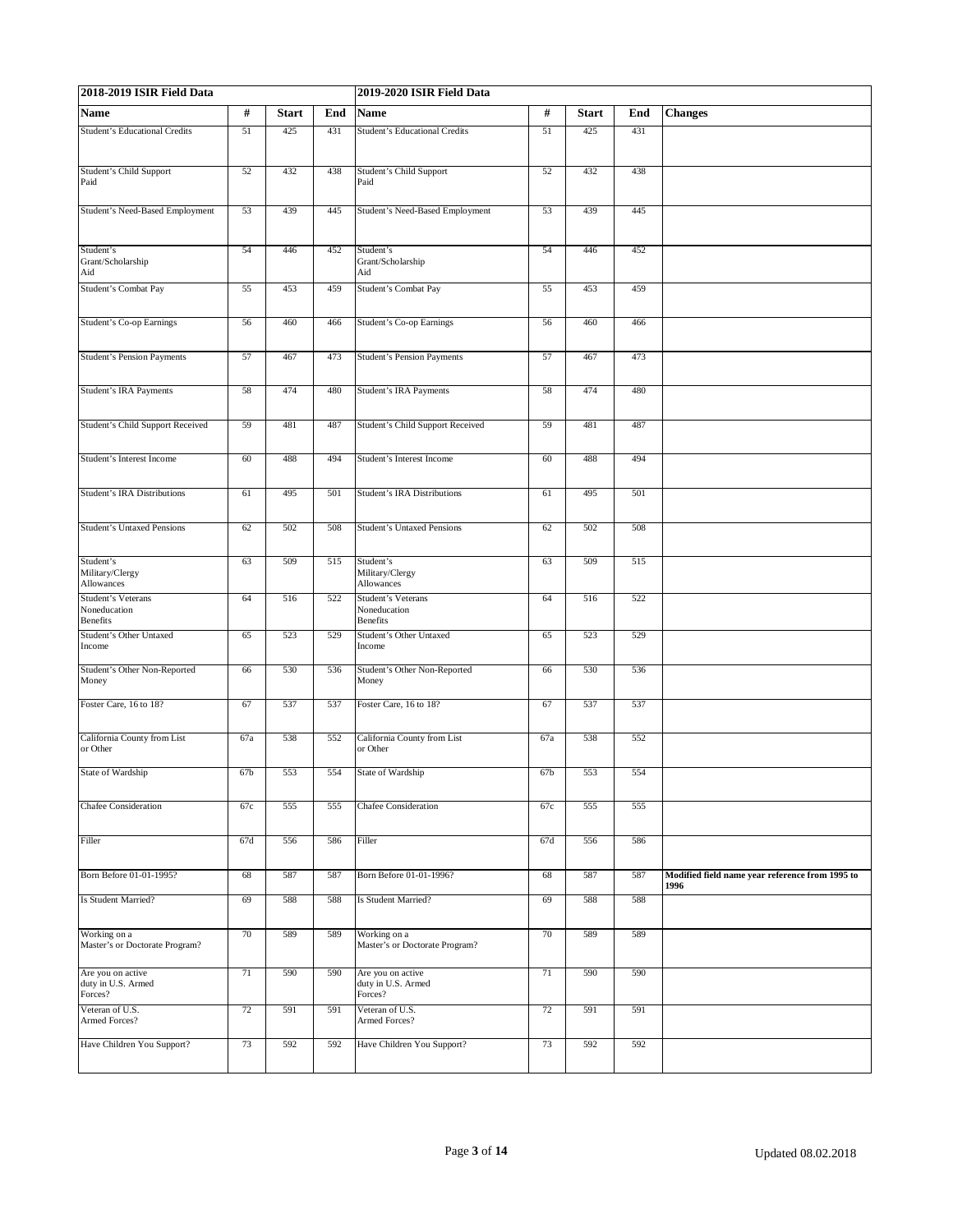| 2018-2019 ISIR Field Data                                        |     |              |     | 2019-2020 ISIR Field Data                                         |     |              |     |                                              |
|------------------------------------------------------------------|-----|--------------|-----|-------------------------------------------------------------------|-----|--------------|-----|----------------------------------------------|
| Name                                                             | #   | <b>Start</b> | End | <b>Name</b>                                                       | #   | <b>Start</b> | End | <b>Changes</b>                               |
| Have Legal<br>Dependents Other than Children<br>or Spouse?       | 74  | 593          | 593 | Have Legal<br>Dependents Other than Children<br>or Spouse?        | 74  | 593          | 593 |                                              |
| Orphan, Ward of<br>Court, or Foster Care?                        | 75  | 594          | 594 | Orphan, Ward of<br>Court, or Foster Care?                         | 75  | 594          | 594 |                                              |
| As of today, an emancipated<br>minor?                            | 76  | 595          | 595 | As of today, an emancipated<br>minor?                             | 76  | 595          | 595 |                                              |
| As of today, in legal guardianship?                              | 77  | 596          | 596 | As of today, in legal guardianship?                               | 77  | 596          | 596 |                                              |
| Unaccompanied<br>youth determined by school district<br>liaison? | 78  | 597          | 597 | Unaccompanied youth determined by school<br>district liaison?     | 78  | 597          | 597 |                                              |
| Unaccompanied<br>youth determined by<br>HUD?                     | 79  | 598          | 598 | Unaccompanied<br>youth determined by<br>HUD?                      | 79  | 598          | 598 |                                              |
| At risk of homelessness?                                         | 80  | 599          | 599 | At risk of homelessness?                                          | 80  | 599          | 599 |                                              |
| Filler                                                           | 81  | 600          | 604 | Filler                                                            | 81  | 600          | 604 |                                              |
| Parents' Marital<br>Status                                       | 82  | 605          | 605 | Parents' Marital<br>Status                                        | 82  | 605          | 605 |                                              |
| Parents' Marital<br><b>Status Date</b>                           | 83  | 606          | 611 | Parents' Marital<br><b>Status Date</b>                            | 83  | 606          | 611 | Modified Valid content to 190001 - 202009    |
| Parent 1 SSN or ITIN                                             | 84  | 612          | 620 | Parent 1 SSN or ITIN                                              | 84  | 612          | 620 |                                              |
| Parent 1 Last Name                                               | 85  | 621          | 636 | Parent 1 Last Name                                                | 85  | 621          | 636 |                                              |
| Parent 1 First Name Initial                                      | 86  | 637          | 637 | Parent 1 First Name Initial                                       | 86  | 637          | 637 |                                              |
| Parent 1 Date of Birth                                           | 87  | 638          | 645 | Parent 1 Date of Birth                                            | 87  | 638          | 645 | Modified valid content: 19000101 to 20101231 |
| Parent 2 SSN or ITIN                                             | 88  | 646          | 654 | Parent 2 SSN or ITIN                                              | 88  | 646          | 654 |                                              |
| Parent 2 Last Name                                               | 89  | 655          | 670 | Parent 2 Last Name                                                | 89  | 655          | 670 |                                              |
| Parent 2 First Name Initial                                      | 90  | 671          | 671 | Parent 2 First Name Initial                                       | 90  | 671          | 671 |                                              |
| Parent 2 Date of Birth                                           | 91  | 672          | 679 | Parent 2 Date of Birth                                            | 91  | 672          | 679 | Modified valid content: 19000101 to 20101231 |
| Parent's E-mail Address                                          | 92  | 680          | 729 | Parent's E-mail Address                                           | 92  | 680          | 729 |                                              |
| Parents' State of Legal Residence                                | 93  | 730          | 731 | Parents' State of Legal Residence                                 | 93  | 730          | 731 |                                              |
| Parents Legal Residents before 01-01-<br>2013?                   | 94  | 732          | 732 | Parents Legal Residents before 01-01-2014?                        | 94  | 732          | 732 | Modified field name year reference           |
| Parents' Legal Residence Date                                    | 95  | 733          | 738 | Parents' Legal Residence Date                                     | 95  | 733          | 738 | Modified Valid content to 190001 - 202012    |
| Parents' Number of Family Members                                | 96  | 739          | 740 | Parents' Number of Family Members                                 | 96  | 739          | 740 |                                              |
| Parents' Number in College (Parents<br>excluded)                 | 97  | 741          | 741 | Parents' Number in College (Parents<br>excluded)                  | 97  | 741          | 741 |                                              |
| Parent Supplemental Security Income<br>Benefits                  | 98  | 742          | 742 | Parent Medicaid or Supplemental Security<br>Income (SSI) Benefits | 98  | 742          | 742 |                                              |
| Food Stamps (Cal Fresh)                                          | 99  | 743          | 743 | Food Stamps (Cal Fresh)                                           | 99  | 743          | 743 |                                              |
| Parent Free or<br>Reduced Price School<br><b>Lunch Benefits</b>  | 100 | 744          | 744 | Parent Free or<br>Reduced Price School<br><b>Lunch Benefits</b>   | 100 | 744          | 744 |                                              |
| <b>Parent TANF Benefits</b>                                      | 101 | 745          | 745 | <b>Parent TANF Benefits</b>                                       | 101 | 745          | 745 |                                              |
| Parent WIC Benefits                                              | 102 | 746          | 746 | Parent WIC Benefits                                               | 102 | 746          | 746 |                                              |
| Parents' Tax Return Completed?                                   | 103 | 747          | 747 | Parents' Tax Return Completed?                                    | 103 | 747          | 747 |                                              |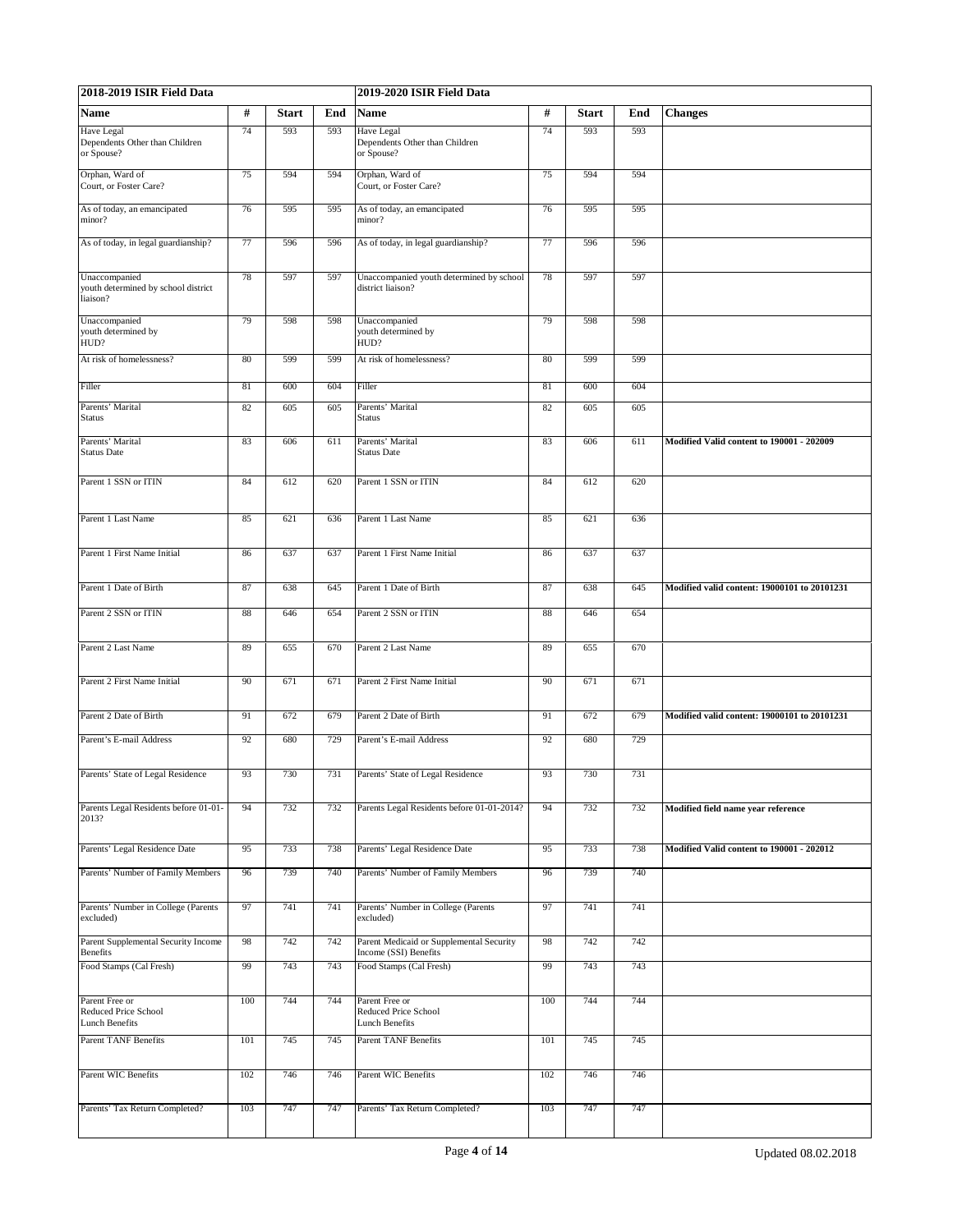| 2018-2019 ISIR Field Data                             |     |              |     | 2019-2020 ISIR Field Data                             | #<br><b>Changes</b><br><b>Start</b><br>End<br>104<br>748<br>748<br>Modified field name year reference to 2017<br>749<br>749<br>105<br>Modified valid content, the order changed for 3 of<br>the answers. See 2019-20 Cal ISIR Layout for details.<br>106<br>750<br>750 |     |     |  |  |  |
|-------------------------------------------------------|-----|--------------|-----|-------------------------------------------------------|------------------------------------------------------------------------------------------------------------------------------------------------------------------------------------------------------------------------------------------------------------------------|-----|-----|--|--|--|
| Name                                                  | #   | <b>Start</b> | End | Name                                                  |                                                                                                                                                                                                                                                                        |     |     |  |  |  |
| Parents' Type of 2016 Tax Form<br>Used?               | 104 | 748          | 748 | Parents' Type of 2017 Tax Form Used?                  |                                                                                                                                                                                                                                                                        |     |     |  |  |  |
| Parents' Tax Return<br><b>Filing Status</b>           | 105 | 749          | 749 | Parents' Tax Return<br><b>Filing Status</b>           |                                                                                                                                                                                                                                                                        |     |     |  |  |  |
| Parents' Eligible to file 1040A or<br>1040EZ?         | 106 | 750          | 750 | Parents' Eligible to file 1040A or<br>1040EZ?         |                                                                                                                                                                                                                                                                        |     |     |  |  |  |
| Parent Dislocated Worker                              | 107 | 751          | 751 | Parent Dislocated Worker                              | 107                                                                                                                                                                                                                                                                    | 751 | 751 |  |  |  |
| Parents' Adjusted Gross Income from<br>IRS form       | 108 | 752          | 758 | Parents' Adjusted Gross Income from IRS<br>form       | 108                                                                                                                                                                                                                                                                    | 752 | 758 |  |  |  |
| Parents' U.S. Income Tax Paid                         | 109 | 759          | 765 | Parents' U.S. Income Tax Paid                         | 109                                                                                                                                                                                                                                                                    | 759 | 765 |  |  |  |
| Parents' Exemptions Claimed                           | 110 | 766          | 767 | Parents' Exemptions Claimed                           | 110                                                                                                                                                                                                                                                                    | 766 | 767 |  |  |  |
| Parent 1 Income Earned from Work                      | 111 | 768          | 774 | Parent 1 Income Earned from Work                      | 111                                                                                                                                                                                                                                                                    | 768 | 774 |  |  |  |
| Parent 2 Income Earned from Work                      | 112 | 775          | 781 | Parent 2 Income Earned from Work                      | 112                                                                                                                                                                                                                                                                    | 775 | 781 |  |  |  |
| Parents' Cash, Savings, and Checking                  | 113 | 782          | 788 | Parents' Cash, Savings, and Checking                  | 113                                                                                                                                                                                                                                                                    | 782 | 788 |  |  |  |
| Parents' Investment Net Worth                         | 114 | 789          | 795 | Parents' Investment Net Worth                         | 114                                                                                                                                                                                                                                                                    | 789 | 795 |  |  |  |
| Parents' Business and/or Investment<br>Farm Net Worth | 115 | 796          | 802 | Parents' Business and/or Investment Farm<br>Net Worth | 115                                                                                                                                                                                                                                                                    | 796 | 802 |  |  |  |
| Parents' Educational Credits                          | 116 | 803          | 809 | Parents' Educational Credits                          | 116                                                                                                                                                                                                                                                                    | 803 | 809 |  |  |  |
| Parents' Child Support<br>Paid                        | 117 | 810          | 816 | Parents' Child Support<br>Paid                        | 117                                                                                                                                                                                                                                                                    | 810 | 816 |  |  |  |
| Parents' Need-Based Employment                        | 118 | 817          | 823 | Parents' Need-Based Employment                        | 118                                                                                                                                                                                                                                                                    | 817 | 823 |  |  |  |
| Parents'<br>Grant/Scholarship<br>Aid                  | 119 | 824          | 830 | Parents'<br>Grant/Scholarship<br>Aid                  | 119                                                                                                                                                                                                                                                                    | 824 | 830 |  |  |  |
| Parents' Combat Pay                                   | 120 | 831          | 837 | Parents' Combat Pay                                   | 120                                                                                                                                                                                                                                                                    | 831 | 837 |  |  |  |
| Parents' Co-op Earnings                               | 121 | 838          | 844 | Parents' Co-op Earnings                               | 121                                                                                                                                                                                                                                                                    | 838 | 844 |  |  |  |
| Parents' Pension Payments                             | 122 | 845          | 851 | Parents' Pension Payments                             | 122                                                                                                                                                                                                                                                                    | 845 | 851 |  |  |  |
| Parents' IRA<br>Payments                              | 123 | 852          | 858 | Parents' IRA<br>Payments                              | 123                                                                                                                                                                                                                                                                    | 852 | 858 |  |  |  |
| Parents' Child<br><b>Support Received</b>             | 124 | 859          | 865 | Parents' Child<br><b>Support Received</b>             | 124                                                                                                                                                                                                                                                                    | 859 | 865 |  |  |  |
| Parents' Interest Income                              | 125 | 866          | 872 | Parents' Interest Income                              | 125                                                                                                                                                                                                                                                                    | 866 | 872 |  |  |  |
| Parents' IRA Distributions                            | 126 | 873          | 879 | Parents' IRA Distributions                            | 126                                                                                                                                                                                                                                                                    | 873 | 879 |  |  |  |
| <b>Parents' Untaxed Pensions</b>                      | 127 | 880          | 886 | <b>Parents' Untaxed Pensions</b>                      | 127                                                                                                                                                                                                                                                                    | 880 | 886 |  |  |  |
| Parents'<br>Military/Clergy<br>Allowances             | 128 | 887          | 893 | Parents'<br>Military/Clergy<br>Allowances             | 128                                                                                                                                                                                                                                                                    | 887 | 893 |  |  |  |
| Parents' Veterans<br>Noneducation<br><b>Benefits</b>  | 129 | 894          | 900 | Parents' Veterans<br>Noneducation<br><b>Benefits</b>  | 129                                                                                                                                                                                                                                                                    | 894 | 900 |  |  |  |
| Parents' Other Untaxed<br>Income                      | 130 | 901          | 907 | Parents' Other Untaxed<br>Income                      | 130                                                                                                                                                                                                                                                                    | 901 | 907 |  |  |  |
| Filler                                                | 131 | 908          | 957 | Filler                                                | 131                                                                                                                                                                                                                                                                    | 908 | 957 |  |  |  |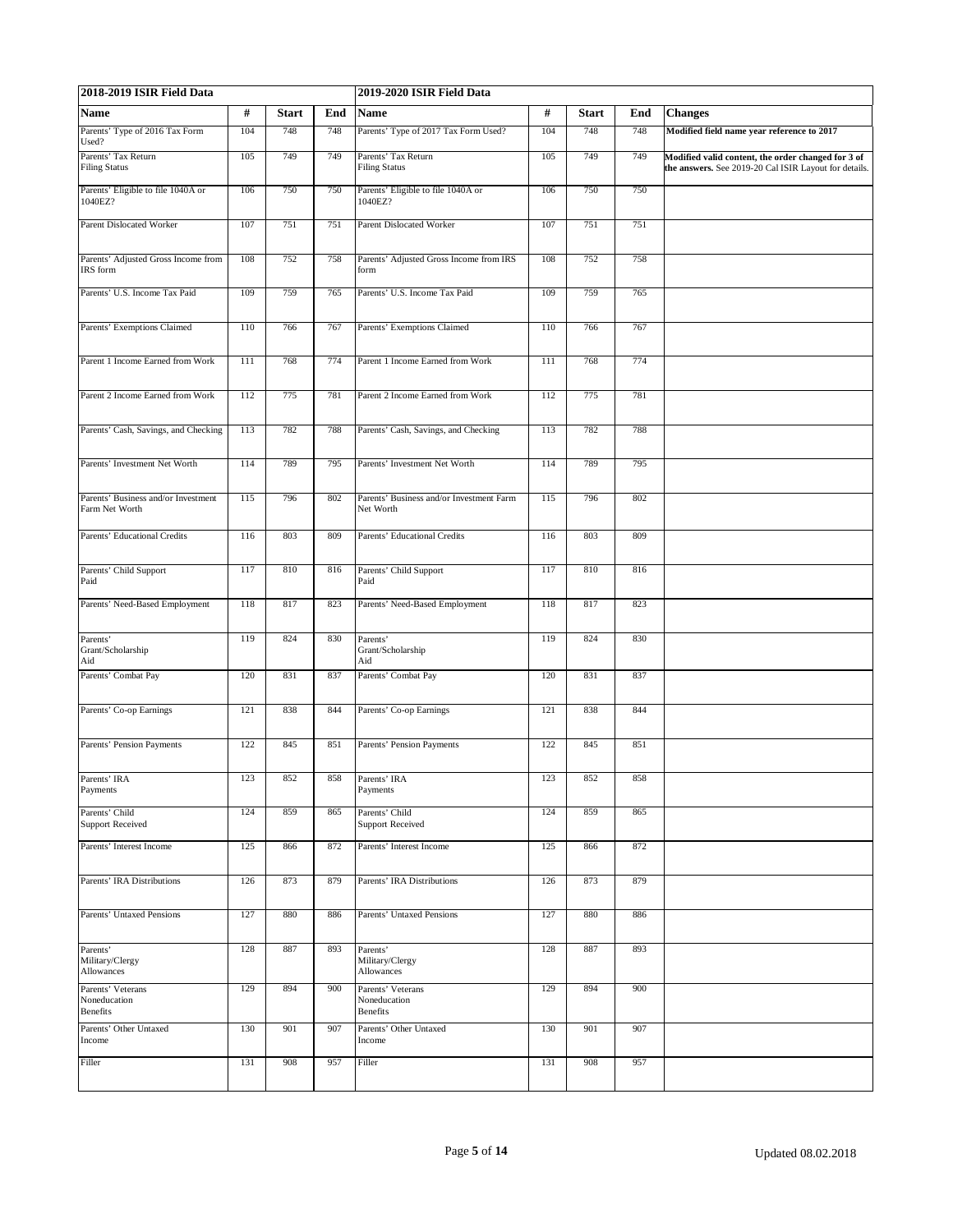| 2018-2019 ISIR Field Data                                        |     |              |      | 2019-2020 ISIR Field Data                                          |      |              | <b>Changes</b><br>End<br>959<br>960<br>961<br>962<br>963<br>964 |  |  |  |  |
|------------------------------------------------------------------|-----|--------------|------|--------------------------------------------------------------------|------|--------------|-----------------------------------------------------------------|--|--|--|--|
| Name                                                             | #   | <b>Start</b> | End  | Name                                                               | $\#$ | <b>Start</b> |                                                                 |  |  |  |  |
| <b>Student's Number of Family</b><br>Members                     | 132 | 958          | 959  | Student's Number of Family<br>Members                              | 132  | 958          |                                                                 |  |  |  |  |
| Student's Number in College                                      | 133 | 960          | 960  | Student's Number in College                                        | 133  | 960          |                                                                 |  |  |  |  |
| <b>Student Supplemental</b><br>Security Income<br>Benefits       | 134 | 961          | 961  | Student Medicaid or Supplemental<br>Security Income (SSI) Benefits | 134  | 961          |                                                                 |  |  |  |  |
| Food Stamps (Cal Fresh)                                          | 135 | 962          | 962  | Food Stamps (Cal Fresh)                                            | 135  | 962          |                                                                 |  |  |  |  |
| Student Free or<br>Reduced Price School<br><b>Lunch Benefits</b> | 136 | 963          | 963  | Student Free or<br>Reduced Price School<br><b>Lunch Benefits</b>   | 136  | 963          |                                                                 |  |  |  |  |
| <b>Student TANF</b><br><b>Benefits</b>                           | 137 | 964          | 964  | <b>Student TANF</b><br>Benefits                                    | 137  | 964          |                                                                 |  |  |  |  |
| <b>Student WIC Benefits</b>                                      | 138 | 965          | 965  | <b>Student WIC Benefits</b>                                        | 138  | 965          | 965                                                             |  |  |  |  |
| Student/Spouse<br><b>Dislocated Worker</b>                       | 139 | 966          | 966  | Student/Spouse<br>Dislocated Worker                                | 139  | 966          | 966                                                             |  |  |  |  |
| Filler                                                           | 140 | 967          | 971  | Filler                                                             | 140  | 967          | 971                                                             |  |  |  |  |
| Federal School Code #1                                           | 141 | 972          | 977  | Federal School Code #1                                             | 141  | 972          | 977                                                             |  |  |  |  |
| Federal School Code #1<br><b>Housing Plans</b>                   | 142 | 978          | 978  | Federal School Code #1<br><b>Housing Plans</b>                     | 142  | 978          | 978                                                             |  |  |  |  |
| Federal School Code #2                                           | 143 | 979          | 984  | Federal School Code #2                                             | 143  | 979          | 984                                                             |  |  |  |  |
| Federal School Code #2<br><b>Housing Plans</b>                   | 144 | 985          | 985  | Federal School Code #2<br><b>Housing Plans</b>                     | 144  | 985          | 985                                                             |  |  |  |  |
| Federal School Code #3                                           | 145 | 986          | 991  | Federal School Code #3                                             | 145  | 986          | 991                                                             |  |  |  |  |
| Federal School Code #3<br><b>Housing Plans</b>                   | 146 | 992          | 992  | Federal School Code #3<br><b>Housing Plans</b>                     | 146  | 992          | 992                                                             |  |  |  |  |
| Federal School Code #4                                           | 147 | 993          | 998  | Federal School Code #4                                             | 147  | 993          | 998                                                             |  |  |  |  |
| Federal School Code #4<br><b>Housing Plans</b>                   | 148 | 999          | 999  | Federal School Code #4<br><b>Housing Plans</b>                     | 148  | 999          | 999                                                             |  |  |  |  |
| Federal School Code #5                                           | 149 | 1000         | 1005 | Federal School Code #5                                             | 149  | 1000         | 1005                                                            |  |  |  |  |
| Federal School Code #5<br><b>Housing Plans</b>                   | 150 | 1006         | 1006 | Federal School Code #5<br><b>Housing Plans</b>                     | 150  | 1006         | 1006                                                            |  |  |  |  |
| Federal School Code #6                                           | 151 | 1007         | 1012 | Federal School Code #6                                             | 151  | 1007         | 1012                                                            |  |  |  |  |
| Federal School Code #6<br><b>Housing Plans</b>                   | 152 | 1013         | 1013 | Federal School Code #6<br><b>Housing Plans</b>                     | 152  | 1013         | 1013                                                            |  |  |  |  |
| Federal School Code #7                                           | 153 | 1014         | 1019 | Federal School Code #7                                             | 153  | 1014         | 1019                                                            |  |  |  |  |
| Federal School Code #7<br><b>Housing Plans</b>                   | 154 | 1020         | 1020 | Federal School Code #7<br><b>Housing Plans</b>                     | 154  | 1020         | 1020                                                            |  |  |  |  |
| Federal School Code #8                                           | 155 | 1021         | 1026 | Federal School Code #8                                             | 155  | 1021         | 1026                                                            |  |  |  |  |
| Federal School Code #8<br><b>Housing Plans</b>                   | 156 | 1027         | 1027 | Federal School Code #8<br><b>Housing Plans</b>                     | 156  | 1027         | 1027                                                            |  |  |  |  |
| Federal School Code #9                                           | 157 | 1028         | 1033 | Federal School Code #9                                             | 157  | 1028         | 1033                                                            |  |  |  |  |
| Federal School Code #9<br><b>Housing Plans</b>                   | 158 | 1034         | 1034 | Federal School Code #9<br><b>Housing Plans</b>                     | 158  | 1034         | 1034                                                            |  |  |  |  |
| Federal School Code #10                                          | 159 | 1035         | 1040 | Federal School Code #10                                            | 159  | 1035         | 1040                                                            |  |  |  |  |
| Federal School Code #10<br><b>Housing Plans</b>                  | 160 | 1041         | 1041 | Federal School Code #10<br><b>Housing Plans</b>                    | 160  | 1041         | 1041                                                            |  |  |  |  |
| Filler                                                           | 161 | 1042         | 1076 | Filler                                                             | 161  | 1042         | 1076                                                            |  |  |  |  |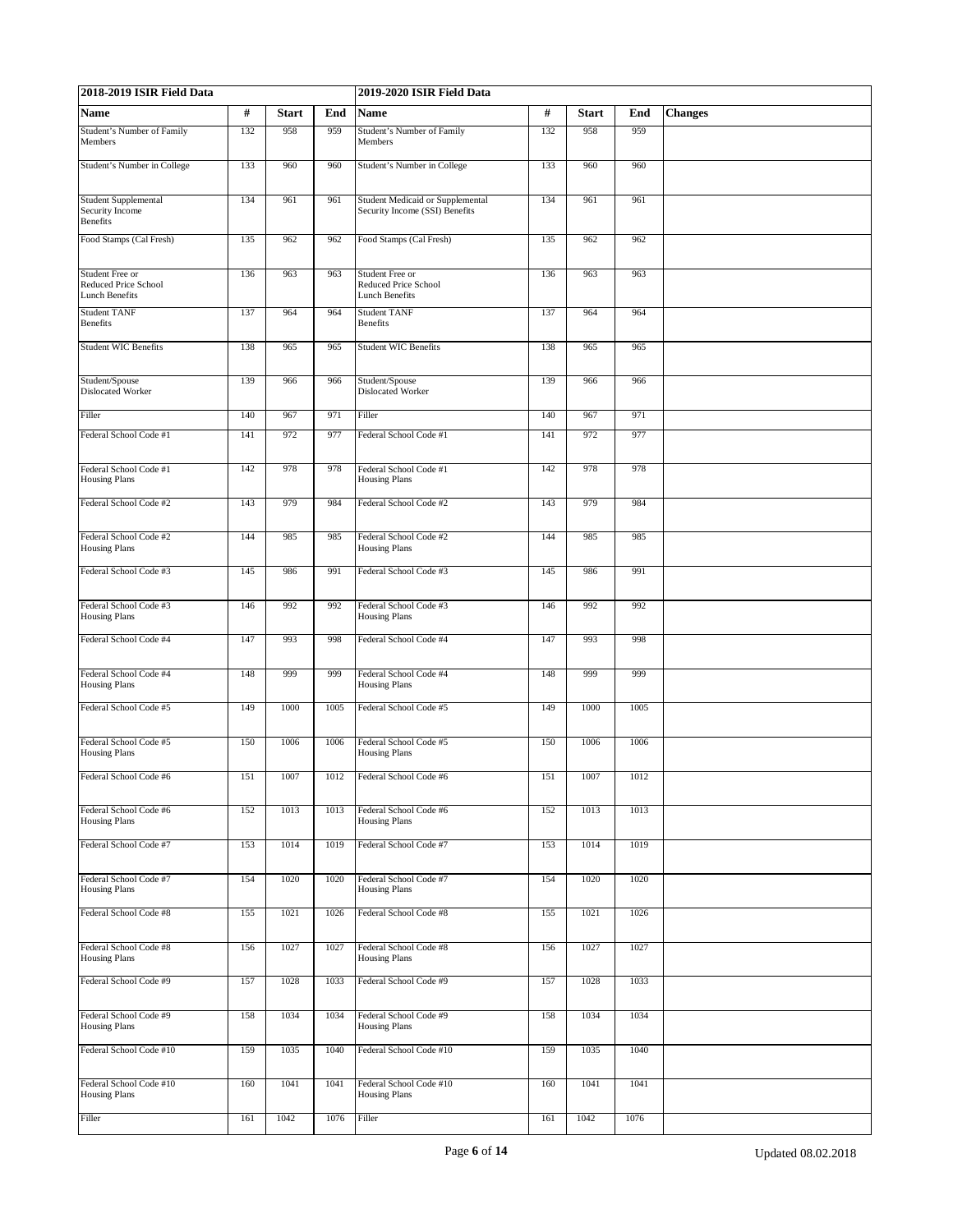| 2018-2019 ISIR Field Data                                                                |     |              |      | 2019-2020 ISIR Field Data                                                                |      |              |      |                                                 |
|------------------------------------------------------------------------------------------|-----|--------------|------|------------------------------------------------------------------------------------------|------|--------------|------|-------------------------------------------------|
| Name                                                                                     | #   | <b>Start</b> | End  | Name                                                                                     | $\#$ | <b>Start</b> | End  | <b>Changes</b>                                  |
| <b>Date Application Completed</b>                                                        | 162 | 1077         | 1084 | Date Application Completed                                                               | 162  | 1077         | 1084 | Modified Valid content to -20181001 to 20200930 |
| Signed By                                                                                | 163 | 1085         | 1085 | Signed By                                                                                | 163  | 1085         | 1085 |                                                 |
| Filler                                                                                   | 164 | 1086         | 1090 | Filler                                                                                   | 164  | 1086         | 1090 |                                                 |
| Preparer's Social Security<br>Number                                                     | 165 | 1091         | 1099 | Preparer's Social Security<br>Number                                                     | 165  | 1091         | 1099 |                                                 |
| Preparer's Employer<br>Identification Number (EIN)                                       | 166 | 1100         | 1108 | Preparer's Employer<br>Identification Number (EIN)                                       | 166  | 1100         | 1108 |                                                 |
| Preparer's Signature                                                                     | 167 | 1109         | 1109 | Preparer's Signature                                                                     | 167  | 1109         | 1109 |                                                 |
| Filler                                                                                   | 168 | 1110         | 1119 | Filler                                                                                   | 168  | 1110         | 1119 |                                                 |
| Dependency Override Indicator                                                            | 169 | 1120         | 1120 | Dependency Override Indicator                                                            | 169  | 1120         | 1120 |                                                 |
| FAA Federal School Code                                                                  | 170 | 1121         | 1126 | FAA Federal School Code                                                                  | 170  | 1121         | 1126 |                                                 |
| Filler                                                                                   | 171 | 1127         | 1127 | Filler                                                                                   | 171  | 1127         | 1127 |                                                 |
| Filler                                                                                   | 172 | 1128         | 1137 | Filler                                                                                   | 172  | 1128         | 1137 |                                                 |
| Dependency Status                                                                        | 173 | 1138         | 1138 | <b>Dependency Status</b>                                                                 | 173  | 1138         | 1138 |                                                 |
| Transaction Data Source/Type<br>Code                                                     | 174 | 1139         | 1140 | Transaction Data Source/Type<br>Code                                                     | 174  | 1139         | 1140 |                                                 |
| <b>Transaction Receipt Date</b>                                                          | 175 | 1141         | 1148 | <b>Transaction Receipt Date</b>                                                          | 175  | 1141         | 1148 | Modified Valid content to -20181001 to 20200930 |
| <b>Special Circumstances Flag</b>                                                        | 176 | 1149         | 1149 | <b>Special Circumstances Flag</b>                                                        | 176  | 1149         | 1149 |                                                 |
| <b>Student IRS Request Flag</b>                                                          | 177 | 1150         | 1151 | <b>Student IRS Request Flag</b>                                                          | 177  | 1150         | 1151 |                                                 |
| Parent IRS Request Flag                                                                  | 178 | 1152         | 1153 | Parent IRS Request Flag                                                                  | 178  | 1152         | 1153 |                                                 |
| Parent Asset Threshold Exceeded                                                          | 179 | 1154         | 1154 | Parent Asset Threshold Exceeded                                                          | 179  | 1154         | 1154 |                                                 |
| <b>Student Asset Threshold Exceeded</b>                                                  | 180 | 1155         | 1155 | <b>Student Asset Threshold Exceeded</b>                                                  | 180  | 1155         | 1155 |                                                 |
| <b>IRS</b> Student Adjusted<br>Gross Income (AGI) Data Field Flag<br>CSAC does not match | 181 | 1156         | 1156 | <b>IRS</b> Student Adjusted<br>Gross Income (AGI) Data Field Flag<br>USAC does not match | 181  | 1156         | 1156 |                                                 |
| IRS Student Federal Income Tax (FIT)<br>Data Field Flag CSAC does not match              | 182 | 1157         | 1157 | IRS Student Federal Income Tax (FIT) Data<br>Field Flag CSAC does not match              | 182  | 1157         | 1157 |                                                 |
| IRS Parent AGI Data Field FlagCSAC<br>does not match                                     | 183 | 1158         | 1158 | IRS Parent AGI Data Field Flag CSAC<br>does not match                                    | 183  | 1158         | 1158 |                                                 |
| <b>IRS Parent FIT Data Field Flag CSAC</b><br>does not match                             | 184 | 1159         | 1159 | IRS Parent FIT Data Field Flag CSAC<br>does not match                                    | 184  | 1159         | 1159 |                                                 |
| Filler                                                                                   | 185 | 1160         | 1160 | Filler                                                                                   | 185  | 1160         | 1160 |                                                 |
| Filler                                                                                   | 186 | 1161         | 1161 | Filler                                                                                   | 186  | 1161         | 1161 |                                                 |
| Filler                                                                                   | 187 | 1162         | 1244 | Filler                                                                                   | 187  | 1162         | 1244 |                                                 |
| <b>Assumption Override 1</b>                                                             | 188 | 1245         | 1245 | <b>Assumption Override 1</b>                                                             | 188  | 1245         | 1245 |                                                 |
| <b>Assumption Override 2</b>                                                             | 189 | 1246         | 1246 | <b>Assumption Override 2</b>                                                             | 189  | 1246         | 1246 |                                                 |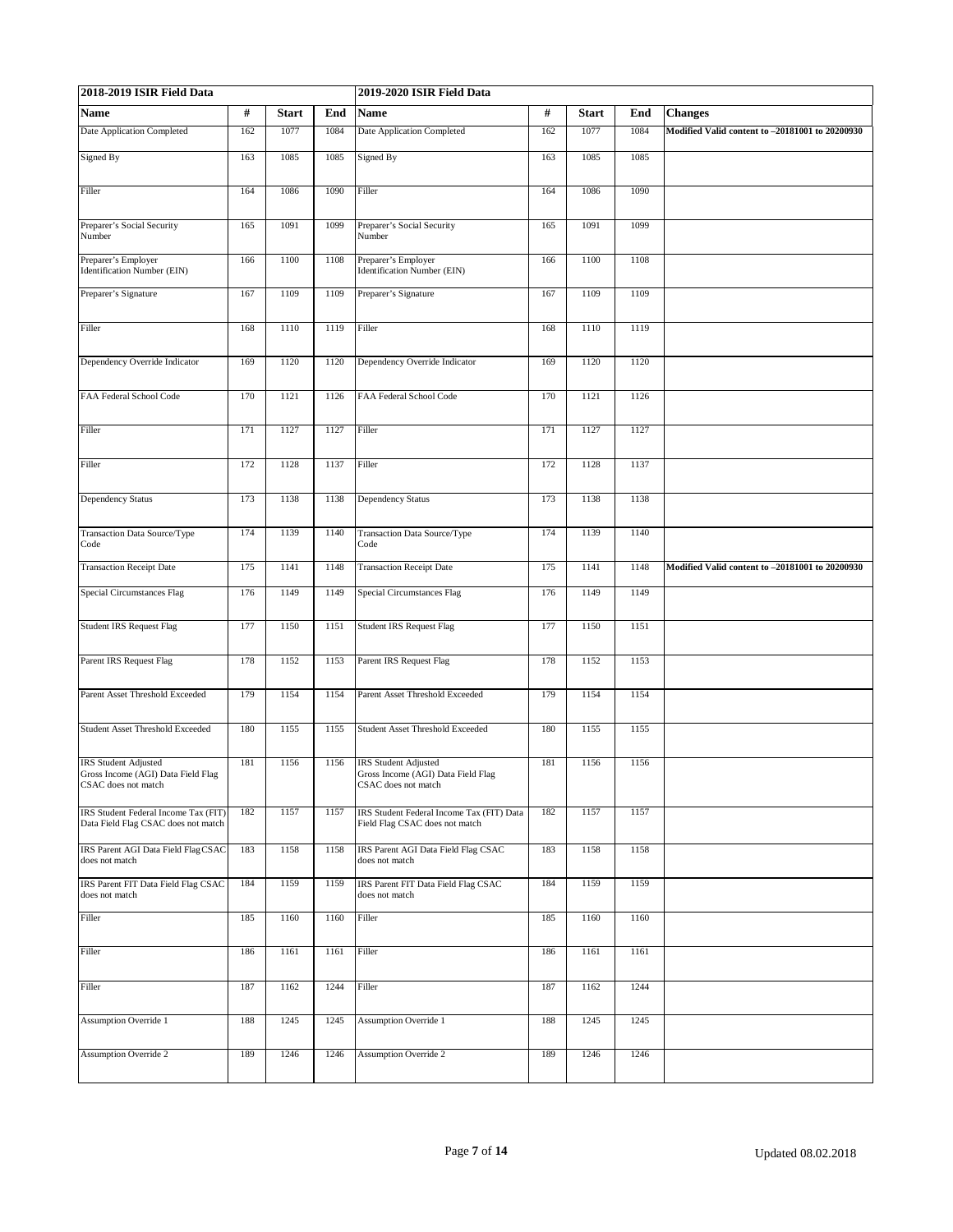| 2018-2019 ISIR Field Data                                                                |     |              |      | 2019-2020 ISIR Field Data                                           |      |              |      |                                                                                                                                                                 |  |  |  |
|------------------------------------------------------------------------------------------|-----|--------------|------|---------------------------------------------------------------------|------|--------------|------|-----------------------------------------------------------------------------------------------------------------------------------------------------------------|--|--|--|
| Name                                                                                     | #   | <b>Start</b> | End  | <b>Name</b>                                                         | $\#$ | <b>Start</b> | End  | <b>Changes</b>                                                                                                                                                  |  |  |  |
| Parents' AGI assumed equal to sum of<br>parent 1 and parent 2 earned income<br>portions. | 190 | 1247         | 1247 | <b>Assumption Override 3</b>                                        | 190  | 1247         | 1247 | Corrected field description for accuracy and to mirror<br>FAFSA. Description of field 190 was identical to field<br>189. Updated description to match EDE ISIR. |  |  |  |
| <b>Assumption Override 4</b>                                                             | 191 | 1248         | 1248 | <b>Assumption Override 4</b>                                        | 191  | 1248         | 1248 |                                                                                                                                                                 |  |  |  |
| Assumption Override 5                                                                    | 192 | 1249         | 1249 | <b>Assumption Override 5</b>                                        | 192  | 1249         | 1249 |                                                                                                                                                                 |  |  |  |
| Assumption Override 6                                                                    | 193 | 1250         | 1250 | <b>Assumption Override 6</b>                                        | 193  | 1250         | 1250 |                                                                                                                                                                 |  |  |  |
| Electronic Transaction Indicator (ETI)<br><b>Destination Number</b>                      | 194 | 1251         | 1257 | Electronic Transaction Indicator (ETI)<br><b>Destination Number</b> | 194  | 1251         | 1257 |                                                                                                                                                                 |  |  |  |
| Reject Override 3                                                                        | 195 | 1258         | 1258 | Reject Override 3                                                   | 195  | 1258         | 1258 |                                                                                                                                                                 |  |  |  |
| Reject Override 12                                                                       | 196 | 1259         | 1259 | Reject Override 12                                                  | 196  | 1259         | 1259 |                                                                                                                                                                 |  |  |  |
|                                                                                          |     |              |      |                                                                     |      |              |      |                                                                                                                                                                 |  |  |  |
| Reject Override 20                                                                       | 197 | 1260         | 1260 | Reject Override 20                                                  | 197  | 1260         | 1260 |                                                                                                                                                                 |  |  |  |
| Reject Override A                                                                        | 198 | 1261         | 1261 | Reject Override A                                                   | 198  | 1261         | 1261 | Modified field description year reference from 1943<br>to 1944                                                                                                  |  |  |  |
| Reject Override B                                                                        | 199 | 1262         | 1262 | Reject Override B                                                   | 199  | 1262         | 1262 | Modified field description year reference from 2002<br>to 2003                                                                                                  |  |  |  |
| Reject Override C                                                                        | 200 | 1263         | 1263 | Reject Override C                                                   | 200  | 1263         | 1263 |                                                                                                                                                                 |  |  |  |
| Reject Override G                                                                        | 201 | 1264         | 1264 | Reject Override G                                                   | 201  | 1264         | 1264 |                                                                                                                                                                 |  |  |  |
| Reject Override J                                                                        | 202 | 1265         | 1265 | Reject Override J                                                   | 202  | 1265         | 1265 |                                                                                                                                                                 |  |  |  |
| Reject Override K                                                                        | 203 | 1266         | 1266 | Reject Override K                                                   | 203  | 1266         | 1266 |                                                                                                                                                                 |  |  |  |
| Reject Override N                                                                        | 204 | 1267         | 1267 | Reject Override N                                                   | 204  | 1267         | 1267 |                                                                                                                                                                 |  |  |  |
| Reject Override W                                                                        | 205 | 1268         | 1268 | Reject Override W                                                   | 205  | 1268         | 1268 |                                                                                                                                                                 |  |  |  |
| Reject Override 21                                                                       | 206 | 1269         | 1269 | Reject Override 21                                                  | 206  | 1269         | 1269 |                                                                                                                                                                 |  |  |  |
| Filler                                                                                   | 207 | 1270         | 1348 | Filler                                                              | 207  | 1270         | 1348 |                                                                                                                                                                 |  |  |  |
| Student's Current Social Security<br>Number                                              | 208 | 1349         | 1357 | Student's Current Social Security<br>Number                         | 208  | 1349         | 1357 |                                                                                                                                                                 |  |  |  |
| Correction Applied against<br><b>Transaction Number</b>                                  | 209 | 1358         | 1359 | Correction Applied against Transaction<br>Number                    | 209  | 1358         | 1359 |                                                                                                                                                                 |  |  |  |
| Filler                                                                                   | 210 | 1360         | 1363 | Filler                                                              | 210  | 1360         | 1363 |                                                                                                                                                                 |  |  |  |
| Professional Judgment                                                                    | 211 | 1364         | 1364 | Professional Judgment                                               | 211  | 1364         | 1364 |                                                                                                                                                                 |  |  |  |
|                                                                                          |     |              |      |                                                                     |      |              |      |                                                                                                                                                                 |  |  |  |
| Filler                                                                                   | 212 | 1365         | 1374 | Filler                                                              | 212  | 1365         | 1374 |                                                                                                                                                                 |  |  |  |
| Application Data Source/Type Code                                                        | 213 | 1375         | 1376 | Application Data Source/Type Code                                   | 213  | 1375         | 1376 |                                                                                                                                                                 |  |  |  |
| <b>Application Receipt Date</b>                                                          | 214 | 1377         | 1384 | <b>Application Receipt Date</b>                                     | 214  | 1377         | 1384 | Modified valid content 20181001 to 20200930                                                                                                                     |  |  |  |
| Address Only Change Flag                                                                 | 215 | 1385         | 1385 | <b>Address Only Change Flag</b>                                     | 215  | 1385         | 1385 |                                                                                                                                                                 |  |  |  |
| CPS Pushed ISIR Flag                                                                     | 216 | 1386         | 1386 | CPS Pushed ISIR Flag                                                | 216  | 1386         | 1386 |                                                                                                                                                                 |  |  |  |
| <b>EFC Change Flag</b>                                                                   | 217 | 1387         | 1387 | <b>EFC Change Flag</b>                                              | 217  | 1387         | 1387 |                                                                                                                                                                 |  |  |  |
| Student Last Name/ SSN Change Flag                                                       | 218 | 1388         | 1388 | Student Last Name/ SSN Change Flag                                  | 218  | 1388         | 1388 |                                                                                                                                                                 |  |  |  |
| Reject Status Change Flag                                                                | 219 | 1389         | 1389 | Reject Status Change Flag                                           | 219  | 1389         | 1389 |                                                                                                                                                                 |  |  |  |
| <b>SAR C Change Flag</b>                                                                 | 220 | 1390         | 1390 | <b>SAR C Change Flag</b>                                            | 220  | 1390         | 1390 |                                                                                                                                                                 |  |  |  |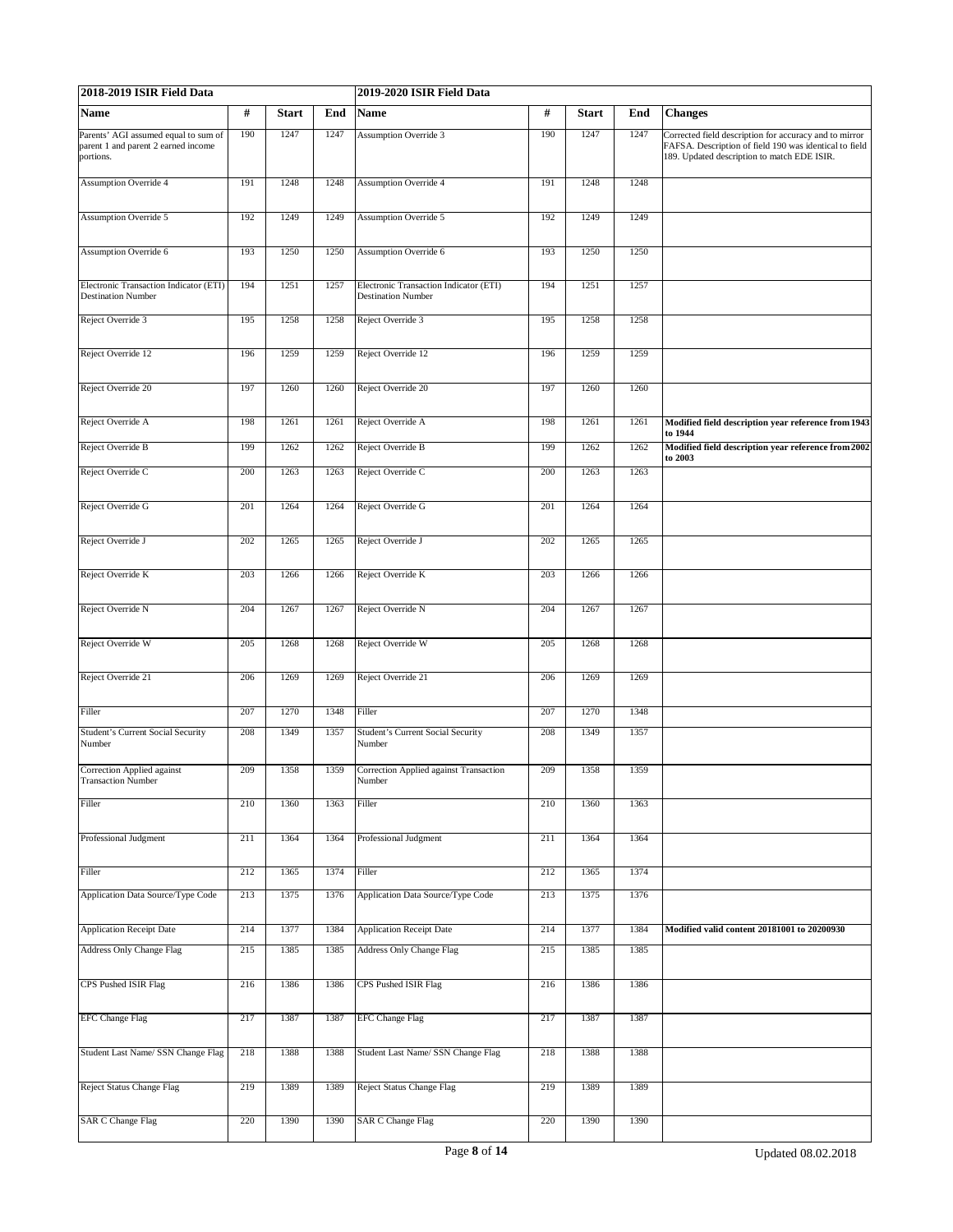| 2018-2019 ISIR Field Data                                                       |     |              | 2019-2020 ISIR Field Data |                                                                              |     |              |      |                                             |
|---------------------------------------------------------------------------------|-----|--------------|---------------------------|------------------------------------------------------------------------------|-----|--------------|------|---------------------------------------------|
| Name                                                                            | #   | <b>Start</b> | End                       | <b>Name</b>                                                                  | #   | <b>Start</b> | End  | <b>Changes</b>                              |
| Verification Selection Change Flag                                              | 221 | 1391         | 1391                      | Verification Selection Change Flag                                           | 221 | 1391         | 1391 |                                             |
| Compute Number                                                                  | 222 | 1392         | 1394                      | Compute Number                                                               | 222 | 1392         | 1394 |                                             |
| Source of Correction                                                            | 223 | 1395         | 1395                      | Source of Correction                                                         | 223 | 1395         | 1395 |                                             |
| Duplicate SSN Indicator                                                         | 224 | 1396         | 1396                      | Duplicate SSN Indicator                                                      | 224 | 1396         | 1396 |                                             |
| <b>Graduate Flag</b>                                                            | 225 | 1397         | 1397                      | <b>Graduate Flag</b>                                                         | 225 | 1397         | 1397 |                                             |
| Pell Grant Eligibility Flag                                                     | 226 | 1398         | 1398                      | Pell Grant Eligibility Flag                                                  | 226 | 1398         | 1398 |                                             |
| <b>Transaction Processed Date</b>                                               | 227 | 1399         | 1406                      | <b>Transaction Processed Date</b>                                            | 227 | 1399         | 1406 | Modified valid content 20181001 to 20200930 |
| Processed Record Type                                                           | 228 | 1407         | 1407                      | Processed Record Type                                                        | 228 | 1407         | 1407 |                                             |
| Reject Reason Codes                                                             | 229 | 1408         | 1421                      | <b>Reject Reason Codes</b>                                                   | 229 | 1408         | 1421 |                                             |
| Reprocessed Reason Code                                                         | 230 | 1422         | 1423                      | Reprocessed Reason Code                                                      | 230 | 1422         | 1423 |                                             |
| <b>SAR C Flag</b>                                                               | 231 | 1424         | 1424                      | <b>SAR C Flag</b>                                                            | 231 | 1424         | 1424 |                                             |
| Automatic Zero EFC Indicator                                                    | 232 | 1425         | 1425                      | Automatic Zero EFC Indicator                                                 | 232 | 1425         | 1425 |                                             |
| Simplified Needs Test (SNT)                                                     | 233 | 1426         | 1426                      | Simplified Needs Test (SNT)                                                  | 233 | 1426         | 1426 |                                             |
| Parents' Calculated 2016 Tax Status                                             | 234 | 1427         | 1427                      | Parents' Calculated 2017 Tax Status                                          | 234 | 1427         | 1427 | Modified field name year reference to 2017  |
| Student's Calculated 2016 Tax Status                                            | 235 | 1428         | 1428                      | Student's Calculated 2017 Tax Status                                         | 235 | 1428         | 1428 | Modified field name year reference to 2017  |
| Student's Additional Financial<br>Information Total Calculated by CPS           | 236 | 1429         | 1436                      | Student's Additional Financial Information<br><b>Total Calculated by CPS</b> | 236 | 1429         | 1436 |                                             |
| Student's Untaxed Income Total<br>Calculated by CPS                             | 237 | 1437         | 1444                      | Student's Untaxed Income Total Calculated<br>by CPS                          | 237 | 1437         | 1444 |                                             |
| Parents' Additional Financial<br>Information Total Calculated by<br><b>CSAC</b> | 238 | 1445         | 1452                      | Parents' Additional Financial Information<br><b>Total Calculated by CSAC</b> | 238 | 1445         | 1452 |                                             |
| Parents' Untaxed Income Total<br>Calculated by CPS                              | 239 | 1453         | 1460                      | Parents' Untaxed Income Total Calculated<br>by CPS                           | 239 | 1453         | 1460 |                                             |
| <b>High School Flag</b>                                                         | 240 | 1461         | 1461                      | <b>High School Flag</b>                                                      | 240 | 1461         | 1461 |                                             |
| Filler                                                                          | 241 | 1462         | 1471                      | Filler                                                                       | 241 | 1462         | 1471 |                                             |
| Assumed Citizenship                                                             | 242 | 1472         | 1472                      | <b>Assumed Citizenship</b>                                                   | 242 | 1472         | 1472 |                                             |
| <b>Assumed Student's Marital Status</b>                                         | 243 | 1473         | 1473                      | <b>Assumed Student's Marital Status</b>                                      | 243 | 1473         | 1473 |                                             |
| Assumed Student's AGI                                                           | 244 | 1474         | 1480                      | Assumed Student's AGI                                                        | 244 | 1474         | 1480 |                                             |
| Assumed Student's U.S. Tax Paid                                                 | 245 | 1481         | 1487                      | Assumed Student's U.S. Tax Paid                                              | 245 | 1481         | 1487 |                                             |
| Assumed Student's Income from<br>Work                                           | 246 | 1488         | 1494                      | Assumed Student's Income from Work                                           | 246 | 1488         | 1494 |                                             |
| Assumed Spouse's Income from<br>Work                                            | 247 | 1495         | 1501                      | Assumed Spouse's Income from Work                                            | 247 | 1495         | 1501 |                                             |
| Assumed Student's Additional<br><b>Financial Information Total</b>              | 248 | 1502         | 1509                      | <b>Assumed Student's Additional Financial</b><br><b>Information Total</b>    | 248 | 1502         | 1509 |                                             |
| Assumed Date of Birth Prior                                                     | 249 | 1510         | 1510                      | Assumed Date of Birth Prior                                                  | 249 | 1510         | 1510 |                                             |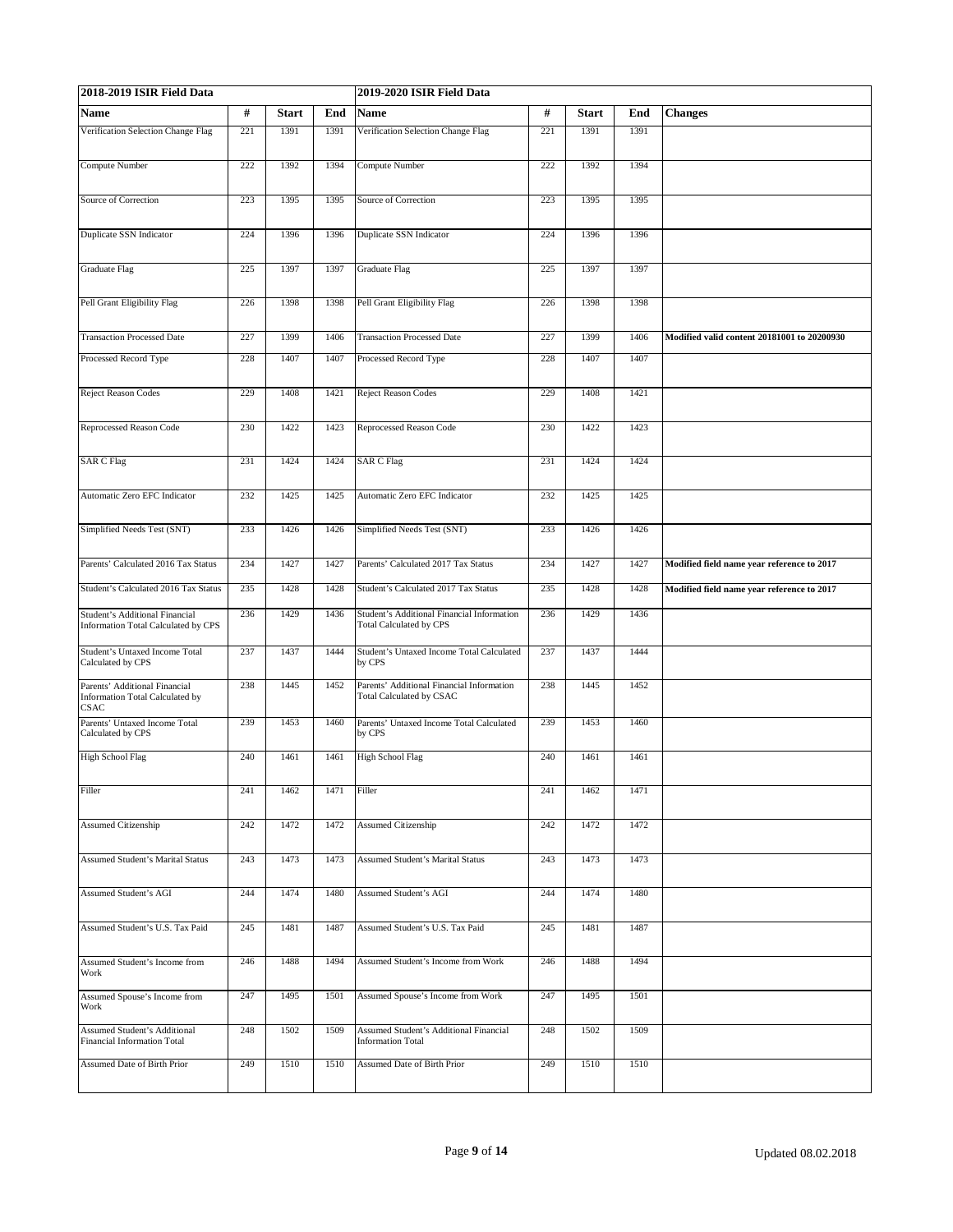| 2018-2019 ISIR Field Data                                              |     |              |      | 2019-2020 ISIR Field Data                                         |      |              |      |                                                                                                                                                                                  |
|------------------------------------------------------------------------|-----|--------------|------|-------------------------------------------------------------------|------|--------------|------|----------------------------------------------------------------------------------------------------------------------------------------------------------------------------------|
| Name                                                                   | #   | <b>Start</b> | End  | Name                                                              | $\#$ | <b>Start</b> | End  | <b>Changes</b>                                                                                                                                                                   |
| Assumed Student Is Married/<br>Remarried                               | 250 | 1511         | 1511 | Assumed Student Is Married/Remarried                              | 250  | 1511         | 1511 |                                                                                                                                                                                  |
| Assumed Have Children You<br>Support?                                  | 251 | 1512         | 1512 | Assumed Have Children You Support?                                | 251  | 1512         | 1512 |                                                                                                                                                                                  |
| <b>Assumed Have Legal Dependents</b><br>Other than Children or Spouse? | 252 | 1513         | 1513 | Assumed Have Legal Dependents Other<br>than Children or Spouse?   | 252  | 1513         | 1513 |                                                                                                                                                                                  |
| Assumed Student's # in Family                                          | 253 | 1514         | 1515 | Assumed Student's # in Family                                     | 253  | 1514         | 1515 |                                                                                                                                                                                  |
| Assumed Student's # in College                                         | 254 | 1516         | 1516 | Assumed Student's # in College                                    | 254  | 1516         | 1516 |                                                                                                                                                                                  |
| Filler                                                                 | 255 | 1517         | 1517 | Filler                                                            | 255  | 1517         | 1517 |                                                                                                                                                                                  |
| Filler                                                                 | 256 | 1518         | 1518 | Filler                                                            | 256  | 1518         | 1518 | filler; combined with previous filler field<br>Three homeless youth assumption fields were<br>changed to filler and combined into one field.<br>For Federal Student Aid use only |
| Filler                                                                 | 257 | 1519         | 1519 | Filler                                                            | 257  | 1519         | 1519 | filler; combined with previous filler field                                                                                                                                      |
| <b>Assumed Student Asset Threshold</b><br>Exceeded                     | 258 | 1520         | 1520 | Assumed Student Asset Threshold Exceeded                          | 258  | 1520         | 1520 |                                                                                                                                                                                  |
| Filler                                                                 | 259 | 1521         | 1529 | Filler                                                            | 259  | 1521         | 1529 |                                                                                                                                                                                  |
| <b>Assumed Parents' Marital Status</b>                                 | 260 | 1530         | 1530 | <b>Assumed Parents' Marital Status</b>                            | 260  | 1530         | 1530 |                                                                                                                                                                                  |
| <b>Assumed Parent 1 SSN</b>                                            | 261 | 1531         | 1531 | <b>Assumed Parent 1 SSN</b>                                       | 261  | 1531         | 1531 |                                                                                                                                                                                  |
| <b>Assumed Parent 2 SSN</b>                                            | 262 | 1532         | 1532 | <b>Assumed Parent 2 SSN</b>                                       | 262  | 1532         | 1532 |                                                                                                                                                                                  |
| Assumed Parents' # in Family                                           | 263 | 1533         | 1534 | Assumed Parents' # in Family                                      | 263  | 1533         | 1534 |                                                                                                                                                                                  |
| Assumed Parents' # in College                                          | 264 | 1535         | 1535 | Assumed Parents' # in College                                     | 264  | 1535         | 1535 |                                                                                                                                                                                  |
| <b>Assumed Parents' AGI</b>                                            | 265 | 1536         | 1542 | <b>Assumed Parents' AGI</b>                                       | 265  | 1536         | 1542 |                                                                                                                                                                                  |
| Assumed Parents' U.S. Tax Paid                                         | 266 | 1543         | 1549 | Assumed Parents' U.S. Tax Paid                                    | 266  | 1543         | 1549 |                                                                                                                                                                                  |
| Assumed Parent 1 Income Earned<br>from Work                            | 267 | 1550         | 1556 | Assumed Parent 1 Income Earned from<br>Work                       | 267  | 1550         | 1556 |                                                                                                                                                                                  |
| <b>Assumed Parent 2 Income Earned</b><br>from Work                     | 268 | 1557         | 1563 | Assumed Parent 2 Income Earned from<br>Work                       | 268  | 1557         | 1563 |                                                                                                                                                                                  |
| Assumed Parents' Additional<br><b>Financial Information Total</b>      | 269 | 1564         | 1571 | Assumed Parents' Additional Financial<br><b>Information Total</b> | 269  | 1564         | 1571 |                                                                                                                                                                                  |
| Assumed Parents' Asset Threshold<br>Exceeded                           | 270 | 1572         | 1572 | <b>Assumed Parents' Asset Threshold</b><br>Exceeded               | 270  | 1572         | 1572 |                                                                                                                                                                                  |
| Filler                                                                 | 271 | 1573         | 1581 | Filler                                                            | 271  | 1573         | 1581 |                                                                                                                                                                                  |
| Primary EFC                                                            | 272 | 1582         | 1587 | Primary EFC                                                       | 272  | 1582         | 1587 |                                                                                                                                                                                  |
| Secondary EFC                                                          | 273 | 1588         | 1593 | Secondary EFC                                                     | 273  | 1588         | 1593 |                                                                                                                                                                                  |
| Signature Reject EFC                                                   | 274 | 1594         | 1599 | Signature Reject EFC                                              | 274  | 1594         | 1599 |                                                                                                                                                                                  |
| Primary EFC Type                                                       | 275 | 1600         | 1600 | Primary EFC Type                                                  | 275  | 1600         | 1600 |                                                                                                                                                                                  |
| Secondary EFC Type                                                     | 276 | 1601         | 1601 | Secondary EFC Type                                                | 276  | 1601         | 1601 |                                                                                                                                                                                  |
| Primary Alternate Month 1                                              | 277 | 1602         | 1607 | Primary Alternate Month 1                                         | 277  | 1602         | 1607 |                                                                                                                                                                                  |
| Primary Alternate Month 2                                              | 278 | 1608         | 1613 | Primary Alternate Month 2                                         | 278  | 1608         | 1613 |                                                                                                                                                                                  |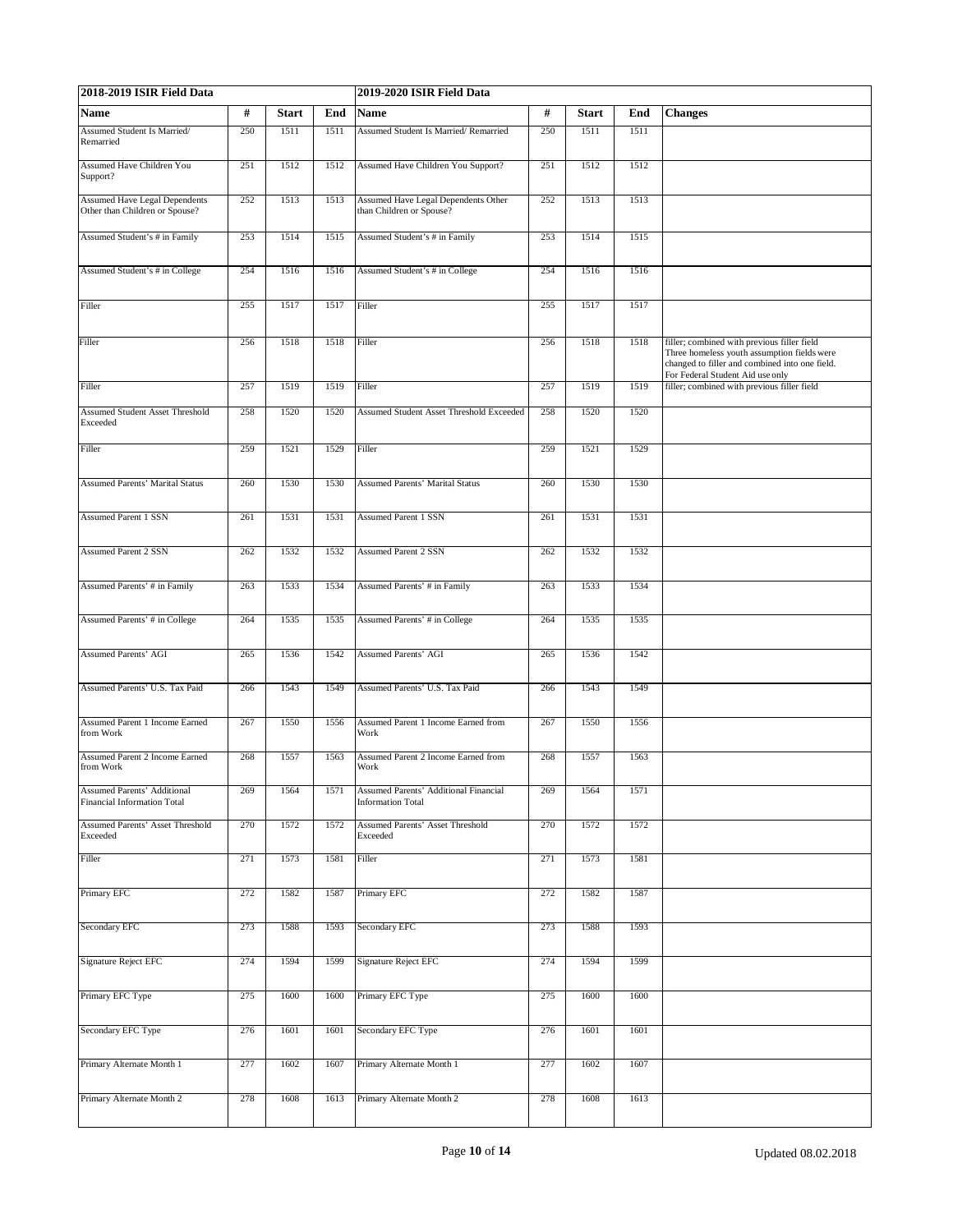| 2018-2019 ISIR Field Data                  |     |              |      | 2019-2020 ISIR Field Data               | #<br><b>Start</b><br><b>Changes</b><br>End<br>1614<br>1619<br>279<br>280<br>1620<br>1625<br>281<br>1626<br>1631<br>282<br>1632<br>1637<br>283<br>1638<br>1643<br>284<br>1644<br>1649 |      |      |  |  |  |
|--------------------------------------------|-----|--------------|------|-----------------------------------------|--------------------------------------------------------------------------------------------------------------------------------------------------------------------------------------|------|------|--|--|--|
| Name                                       | #   | <b>Start</b> | End  | Name                                    |                                                                                                                                                                                      |      |      |  |  |  |
| Primary Alternate Month 3                  | 279 | 1614         | 1619 | Primary Alternate Month 3               |                                                                                                                                                                                      |      |      |  |  |  |
| Primary Alternate Month 4                  | 280 | 1620         | 1625 | Primary Alternate Month 4               |                                                                                                                                                                                      |      |      |  |  |  |
| Primary Alternate Month 5                  | 281 | 1626         | 1631 | Primary Alternate Month 5               |                                                                                                                                                                                      |      |      |  |  |  |
| Primary Alternate Month 6                  | 282 | 1632         | 1637 | Primary Alternate Month 6               |                                                                                                                                                                                      |      |      |  |  |  |
| Primary Alternate Month 7                  | 283 | 1638         | 1643 | Primary Alternate Month 7               |                                                                                                                                                                                      |      |      |  |  |  |
| Primary Alternate Month 8                  | 284 | 1644         | 1649 | Primary Alternate Month 8               |                                                                                                                                                                                      |      |      |  |  |  |
| Primary Alternate Month 10                 | 285 | 1650         | 1655 | Primary Alternate Month 10              | 285                                                                                                                                                                                  | 1650 | 1655 |  |  |  |
| Primary Alternate Month 11                 | 286 | 1656         | 1661 | Primary Alternate Month 11              | 286                                                                                                                                                                                  | 1656 | 1661 |  |  |  |
| Primary Alternate Month 12                 | 287 | 1662         | 1667 | Primary Alternate Month 12              | 287                                                                                                                                                                                  | 1662 | 1667 |  |  |  |
| Secondary Alternate Month 1                | 288 | 1668         | 1673 | Secondary Alternate Month 1             | 288                                                                                                                                                                                  | 1668 | 1673 |  |  |  |
| Secondary Alternate Month 2                | 289 | 1674         | 1679 | Secondary Alternate Month 2             | 289                                                                                                                                                                                  | 1674 | 1679 |  |  |  |
| Secondary Alternate Month 3                | 290 | 1680         | 1685 | Secondary Alternate Month 3             | 290                                                                                                                                                                                  | 1680 | 1685 |  |  |  |
| Secondary Alternate Month 4                | 291 | 1686         | 1691 | Secondary Alternate Month 4             | 291                                                                                                                                                                                  | 1686 | 1691 |  |  |  |
| Secondary Alternate Month 5                | 292 | 1692         | 1697 | Secondary Alternate Month 5             | 292                                                                                                                                                                                  | 1692 | 1697 |  |  |  |
| Secondary Alternate Month 6                | 293 | 1698         | 1703 | Secondary Alternate Month 6             | 293                                                                                                                                                                                  | 1698 | 1703 |  |  |  |
| Secondary Alternate Month 7                | 294 | 1704         | 1709 | Secondary Alternate Month 7             | 294                                                                                                                                                                                  | 1704 | 1709 |  |  |  |
| Secondary Alternate Month 8                | 295 | 1710         | 1715 | Secondary Alternate Month 8             | 295                                                                                                                                                                                  | 1710 | 1715 |  |  |  |
| Secondary Alternate Month 10               | 296 | 1716         | 1721 | Secondary Alternate Month 10            | 296                                                                                                                                                                                  | 1716 | 1721 |  |  |  |
| Secondary Alternate Month 11               | 297 | 1722         | 1727 | Secondary Alternate Month 11            | 297                                                                                                                                                                                  | 1722 | 1727 |  |  |  |
| Secondary Alternate Month 12               | 298 | 1728         |      | 1733 Secondary Alternate Month 12       | 298                                                                                                                                                                                  | 1728 | 1733 |  |  |  |
| TI: Total Income                           | 299 | 1734         | 1741 | TI: Total Income                        | 299                                                                                                                                                                                  | 1734 | 1741 |  |  |  |
| ATI: Allowances Against Total<br>Income    | 300 | 1742         | 1748 | ATI: Allowances Against Total Income    | 300                                                                                                                                                                                  | 1742 | 1748 |  |  |  |
| STX: State and Other Tax Allowance         | 301 | 1749         | 1755 | STX: State and Other Tax Allowance      | 301                                                                                                                                                                                  | 1749 | 1755 |  |  |  |
| EA: Employment Allowance                   | 302 | 1756         | 1762 | EA: Employment Allowance                | 302                                                                                                                                                                                  | 1756 | 1762 |  |  |  |
| IPA: Income<br>Protection Allowance        | 303 | 1763         | 1769 | IPA: Income<br>Protection Allowance     | 303                                                                                                                                                                                  | 1763 | 1769 |  |  |  |
| AI: Available Income                       | 304 | 1770         | 1777 | AI: Available Income                    | 304                                                                                                                                                                                  | 1770 | 1777 |  |  |  |
| CAI: Contribution From Available<br>Income | 305 | 1778         | 1784 | CAI: Contribution From Available Income | 305                                                                                                                                                                                  | 1778 | 1784 |  |  |  |
| DNW: Discretionary Net Worth               | 306 | 1785         | 1793 | DNW: Discretionary Net Worth            | 306                                                                                                                                                                                  | 1785 | 1793 |  |  |  |
| NW: Net Worth                              | 307 | 1794         | 1802 | NW: Net Worth                           | 307                                                                                                                                                                                  | 1794 | 1802 |  |  |  |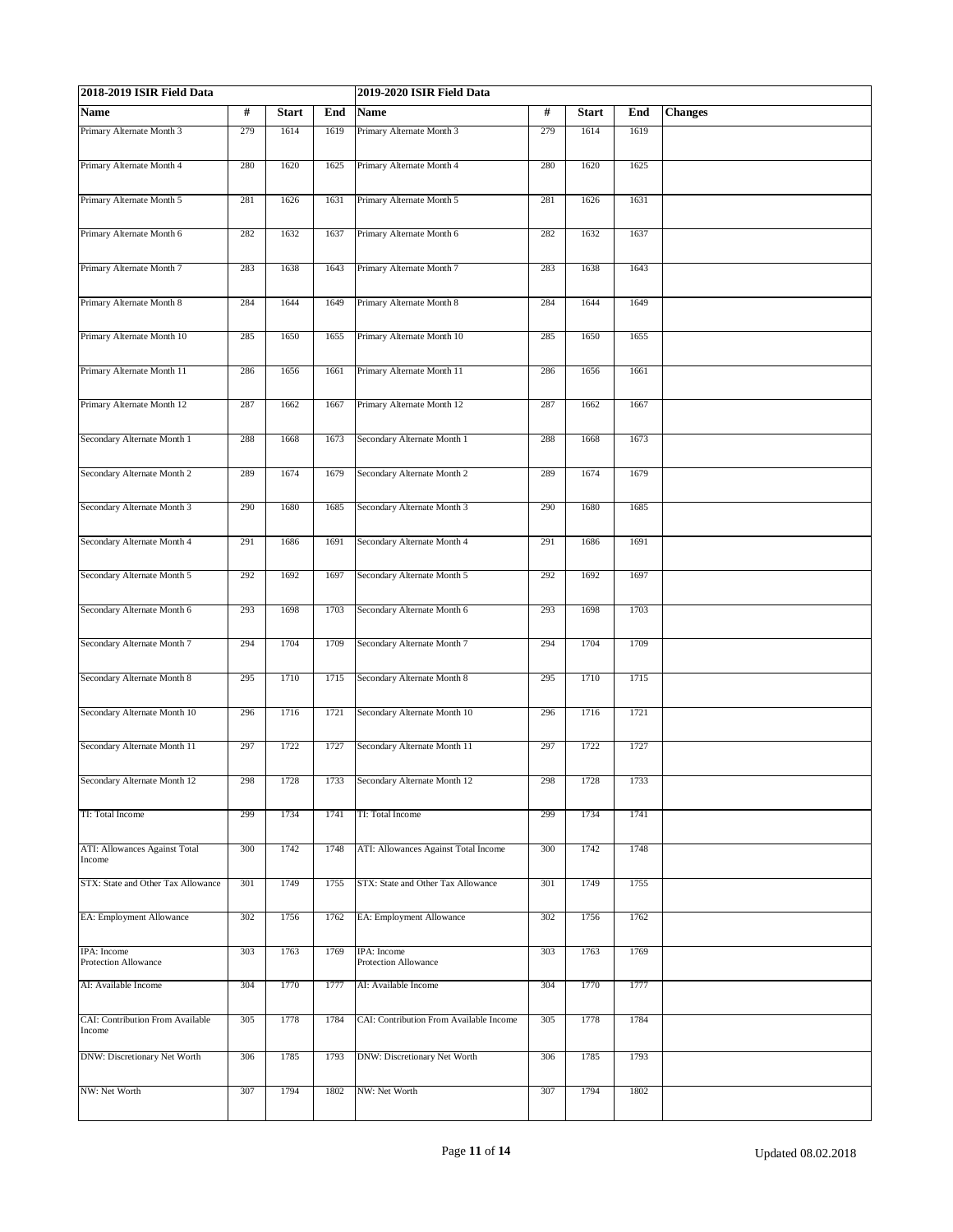| 2018-2019 ISIR Field Data                                                     |     |              | 2019-2020 ISIR Field Data |                                                                               |     |              |      |                |
|-------------------------------------------------------------------------------|-----|--------------|---------------------------|-------------------------------------------------------------------------------|-----|--------------|------|----------------|
| <b>Name</b>                                                                   | #   | <b>Start</b> | End                       | <b>Name</b>                                                                   | #   | <b>Start</b> | End  | <b>Changes</b> |
| <b>APA:</b> Asset Protection Allowance                                        | 308 | 1803         | 1811                      | <b>APA: Asset Protection Allowance</b>                                        | 308 | 1803         | 1811 |                |
| PCA: Parents' Contribution from                                               | 309 | 1812         | 1818                      | PCA: Parents' Contribution from Assets                                        | 309 | 1812         | 1818 |                |
| Assets                                                                        |     |              |                           |                                                                               |     |              |      |                |
| AAI: Adjusted Available Income                                                | 310 | 1819         | 1826                      | AAI: Adjusted Available Income                                                | 310 | 1819         | 1826 |                |
| TSC: Total Student's Contribution                                             | 311 | 1827         | 1833                      | TSC: Total Student's Contribution                                             | 311 | 1827         | 1833 |                |
| TPC: Total Parents' Contribution                                              | 312 | 1834         | 1840                      | TPC: Total Parents' Contribution                                              | 312 | 1834         | 1840 |                |
| PC: Parents' Contribution                                                     | 313 | 1841         | 1847                      | PC: Parents' Contribution                                                     | 313 | 1841         | 1847 |                |
| STI: Student's Total Income                                                   | 314 | 1848         | 1855                      | STI: Student's Total Income                                                   | 314 | 1848         | 1855 |                |
| SATI: Student's Allowance against<br>Total Income                             | 315 | 1856         | 1862                      | SATI: Student's Allowance against Total<br>Income                             | 315 | 1856         | 1862 |                |
| SIC: Dependent Student's Income<br>Contribution                               | 316 | 1863         | 1869                      | SIC: Dependent Student's Income<br>Contribution                               | 316 | 1863         | 1869 |                |
| SDNW: Student's Discretionary Net<br>Worth                                    | 317 | 1870         | 1878                      | SDNW: Student's Discretionary Net Worth                                       | 317 | 1870         | 1878 |                |
| SCA: Student's<br>Contribution from<br>Assets                                 | 318 | 1879         | 1885                      | SCA: Student's<br>Contribution from<br>Assets                                 | 318 | 1879         | 1885 |                |
| FTI: FISAP Total<br>Income                                                    | 319 | 1886         | 1893                      | FTI: FISAP Total<br>Income                                                    | 319 | 1886         | 1893 |                |
| SEC TI: Secondary<br><b>Total Income</b>                                      | 320 | 1894         | 1901                      | SEC TI: Secondary<br><b>Total Income</b>                                      | 320 | 1894         | 1901 |                |
| <b>SEC ATI: Secondary</b><br><b>Allowances Against</b><br><b>Total Income</b> | 321 | 1902         | 1908                      | <b>SEC ATI: Secondary</b><br><b>Allowances Against</b><br><b>Total Income</b> | 321 | 1902         | 1908 |                |
| SEC STX: Secondary<br><b>State Tax Allowance</b>                              | 322 | 1909         | 1915                      | SEC STX: Secondary<br><b>State Tax Allowance</b>                              | 322 | 1909         | 1915 |                |
| <b>SEC EA: Secondary</b><br>Employment<br>Allowance                           | 323 | 1916         | 1922                      | <b>SEC EA: Secondary</b><br>Employment<br>Allowance                           | 323 | 1916         | 1922 |                |
| SEC IPA: Secondary<br><b>Income Protection</b><br>Allowance                   | 324 | 1923         | 1929                      | <b>SEC IPA: Secondary</b><br><b>Income Protection</b><br>Allowance            | 324 | 1923         | 1929 |                |
| SEC AI: Secondary<br>Available Income                                         | 325 | 1930         | 1937                      | SEC AI: Secondary Available<br>Income                                         | 325 | 1930         | 1937 |                |
| <b>SEC CAI: Secondary</b><br>Contribution From<br>Available Income            | 326 | 1938         | 1944                      | <b>SEC CAI: Secondary</b><br>Contribution From<br>Available Income            | 326 | 1938         | 1944 |                |
| <b>SEC DNW:</b><br><b>Secondary Discretionary</b><br>Net Worth                | 327 | 1945         | 1953                      | <b>SEC DNW:</b><br><b>Secondary Discretionary</b><br>Net Worth                | 327 | 1945         | 1953 |                |
| <b>SEC NW: Secondary</b><br>Net Worth                                         | 328 | 1954         | 1962                      | SEC NW: Secondary<br>Net Worth                                                | 328 | 1954         | 1962 |                |
| <b>SEC APA:</b><br>Secondary Asset<br><b>Protection Allowance</b>             | 329 | 1963         | 1971                      | SEC APA:<br>Secondary Asset<br>Protection Allowance                           | 329 | 1963         | 1971 |                |
| <b>SEC PCA:</b><br>Secondary Parents' Contribution from<br>Assets             | 330 | 1972         | 1978                      | <b>SEC PCA:</b><br>Secondary Parents' Contribution from<br>Assets             | 330 | 1972         | 1978 |                |
| SEC AAI: Secondary Adjusted<br>Available Income                               | 331 | 1979         | 1986                      | SEC AAI: Secondary Adjusted Available<br>Income                               | 331 | 1979         | 1986 |                |
| SEC TSC: Secondary Total Student's<br>Contribution                            | 332 | 1987         | 1993                      | SEC TSC: Secondary Total Student's<br>Contribution                            | 332 | 1987         | 1993 |                |
| SEC TPC: Secondary Total<br>Parents' Contribution                             | 333 | 1994         | 2000                      | <b>SEC TPC: Secondary</b><br><b>Total Parents' Contribution</b>               | 333 | 1994         | 2000 |                |
| SEC PC: Secondary Parents'<br>Contribution                                    | 334 | 2001         | 2007                      | SEC PC: Secondary Parents'<br>Contribution                                    | 334 | 2001         | 2007 |                |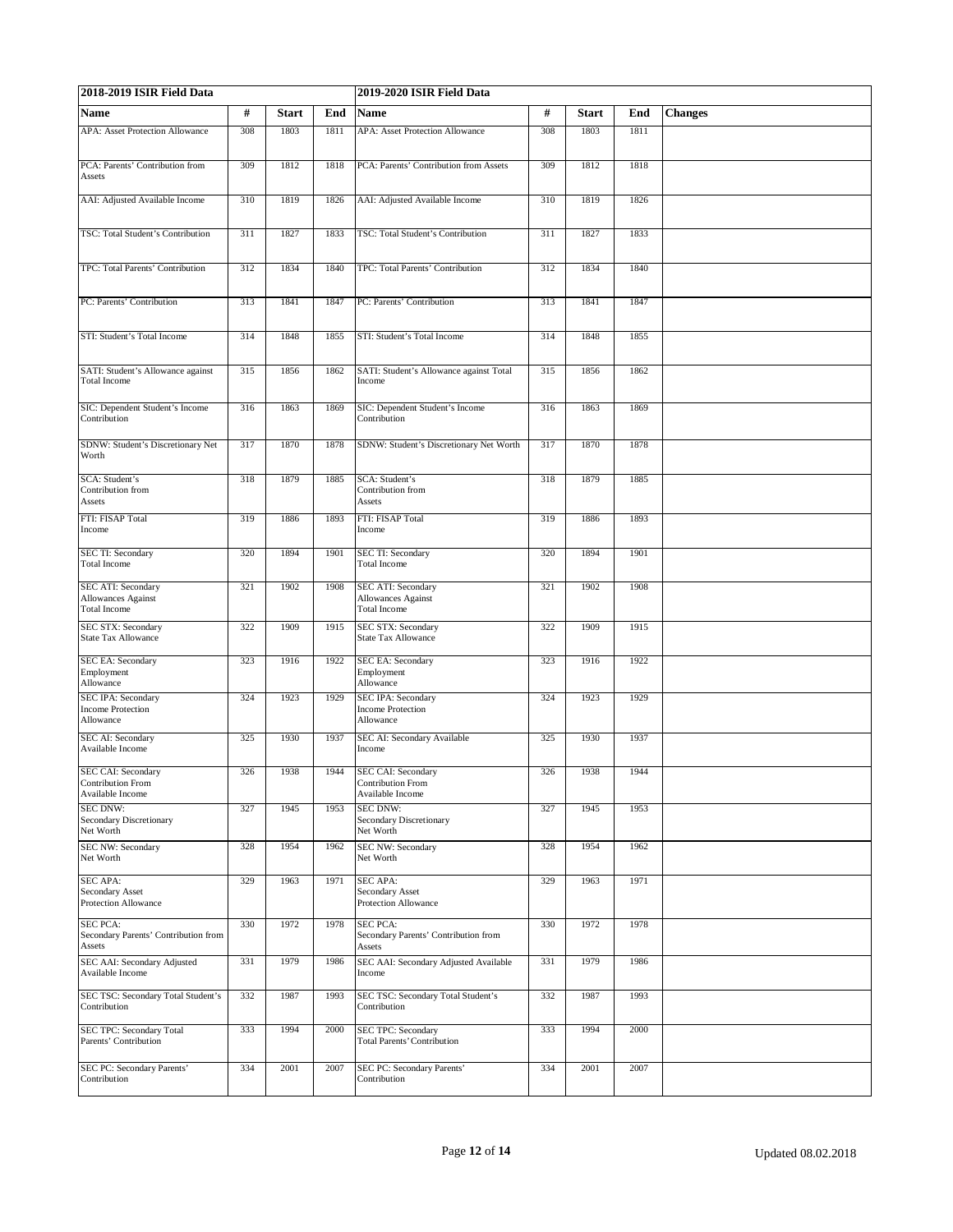| 2018-2019 ISIR Field Data                                                        |     |              |      | 2019-2020 ISIR Field Data                                                        |     |              |      |                |  |
|----------------------------------------------------------------------------------|-----|--------------|------|----------------------------------------------------------------------------------|-----|--------------|------|----------------|--|
| Name                                                                             | #   | <b>Start</b> | End  | <b>Name</b>                                                                      | #   | <b>Start</b> | End  | <b>Changes</b> |  |
| SEC STI: Secondary<br>Student's Total<br>Income                                  | 335 | 2008         | 2015 | <b>SEC STI: Secondary</b><br>Student's Total<br>Income                           | 335 | 2008         | 2015 |                |  |
| <b>SEC SATI:</b><br>Secondary Student's Allowance<br><b>Against Total Income</b> | 336 | 2016         | 2022 | <b>SEC SATI:</b><br>Secondary Student's Allowance Against<br><b>Total Income</b> | 336 | 2016         | 2022 |                |  |
| SEC SIC: Secondary<br>Student's Dependent<br><b>Income Contribution</b>          | 337 | 2023         | 2029 | <b>SEC SIC: Secondary</b><br><b>Student's Dependent</b><br>Income Contribution   | 337 | 2023         | 2029 |                |  |
| <b>SEC SDNW:</b><br>Secondary Student's<br>Discretionary Net Worth               | 338 | 2030         | 2038 | <b>SEC SDNW:</b><br>Secondary Student's<br>Discretionary Net Worth               | 338 | 2030         | 2038 |                |  |
| SEC SCA: Secondary<br>Student's Contribution from Assets                         | 339 | 2039         | 2045 | SEC SCA: Secondary<br><b>Student's Contribution from Assets</b>                  | 339 | 2039         | 2045 |                |  |
| SEC FTI: Secondary FISAP<br>Total Income                                         | 340 | 2046         | 2053 | SEC FTI: Secondary FISAP<br><b>Total Income</b>                                  | 340 | 2046         | 2053 |                |  |
| Filler                                                                           | 341 | 2054         | 2103 | Filler                                                                           | 341 | 2054         | 2103 |                |  |
| <b>Correction Flags</b>                                                          | 342 | 2104         | 2298 | <b>Correction Flags</b>                                                          | 342 | 2104         | 2298 |                |  |
| Filler                                                                           | 343 | 2299         | 2313 | Filler                                                                           | 343 | 2299         | 2313 |                |  |
| <b>Highlight Flags</b>                                                           | 344 | 2314         | 2508 | <b>Highlight Flags</b>                                                           | 344 | 2314         | 2508 |                |  |
| Filler                                                                           | 345 | 2509         | 2523 | Filler                                                                           | 345 | 2509         | 2523 |                |  |
| <b>FAFSA Data Verify Flags</b>                                                   | 346 | 2524         | 2718 | FAFSA Data Verify Flags                                                          | 346 | 2524         | 2718 |                |  |
| Filler                                                                           | 347 | 2719         | 2733 | Filler                                                                           | 347 | 2719         | 2733 |                |  |
| DHS Match Flag Not used                                                          | 348 | 2734         | 2734 | DHS Match Flag Not used                                                          | 348 | 2734         | 2734 |                |  |
| Secondary DHS Match Flag Not<br>used                                             | 349 | 2735         | 2735 | Secondary DHS Match Flag Not<br>used                                             | 349 | 2735         | 2735 |                |  |
| Filler                                                                           | 350 | 2736         | 2750 | Filler                                                                           | 350 | 2736         | 2750 |                |  |
| DHS Verification Number Not Used                                                 | 351 | 2751         | 2765 | DHS Verification Number Not Used                                                 | 351 | 2751         | 2765 |                |  |
| Filler                                                                           | 352 | 2766         | 2766 | Filler                                                                           | 352 | 2766         | 2766 |                |  |
| <b>NSLDS</b> Match Flag<br>CSAC does not match                                   | 353 | 2767         | 2767 | <b>NSLDS</b> Match Flag<br>CSAC does not match                                   | 353 | 2767         | 2767 |                |  |
| <b>NSLDS</b> Postscreening<br>Reason Code<br><b>CSAC Does Not Match</b>          | 354 | 2768         | 2773 | <b>NSLDS</b> Postscreening Reason Code<br><b>CSAC Does Not Match</b>             | 354 | 2768         | 2773 |                |  |
| Filler                                                                           | 355 | 2774         | 2782 | Filler                                                                           | 355 | 2774         | 2782 |                |  |
| Parent 1 SSN Match Flag<br>CSAC does not match                                   | 356 | 2783         | 2783 | Parent 1 SSN Match Flag<br>CSAC does not match                                   | 356 | 2783         | 2783 |                |  |
| Filler                                                                           | 357 | 2784         | 2792 | Filler                                                                           | 357 | 2784         | 2792 |                |  |
| Parent 2 SSN Match Flag<br>CSAC does not match                                   | 358 | 2793         | 2793 | Parent 2 SSN Match Flag<br>CSAC does not match                                   | 358 | 2793         | 2793 |                |  |
| Filler                                                                           | 359 | 2794         | 2794 | Filler                                                                           | 359 | 2794         | 2794 |                |  |
| Filler                                                                           | 360 | 2795         | 2795 | Filler                                                                           | 360 | 2795         | 2795 |                |  |
| <b>SSA Citizenship Flag</b><br>CSAC does not match                               | 361 | 2796         | 2796 | SSA Citizenship Flag<br>CSAC does not match                                      | 361 | 2796         | 2796 |                |  |
| Filler                                                                           | 362 | 2797         | 2804 | Filler                                                                           | 362 | 2797         | 2804 |                |  |
| <b>SSN</b> Match Flag<br>CSAC does not match                                     | 363 | 2805         | 2805 | <b>SSN Match Flag</b><br>CSAC does not match                                     | 363 | 2805         | 2805 |                |  |